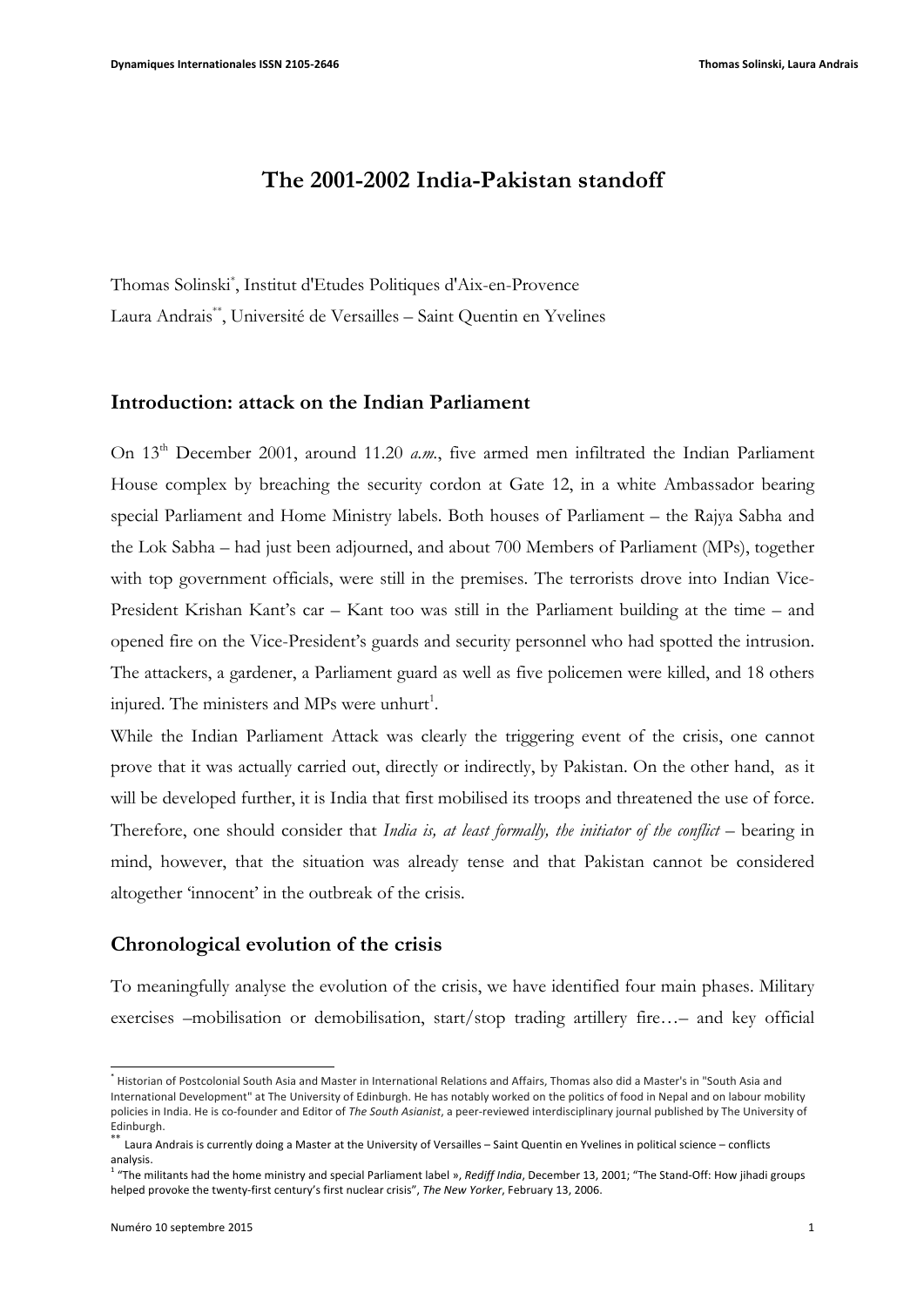announcements by leaders of both countries have been particularly useful in identifying such stages. Each phase of the crisis corresponds to a different level of tensions: we considered that the crisis entered a new phase when tensions ebbed or raised significantly.

## *14th December 2001 – 12th January 2002: The escalation*

On 14th December – despite Pakistani President Pervez Musharraf's declarations condemning the attack – Indian Home Minister Lal Krishna Advani stated: "We have received some clues about yesterday's incident, which shows that a neighbouring country, and some terrorist organisations active there are behind it."<sup>2</sup> The ruling Indian National Democratic Alliance (NDA) was blaming Pakistan, as well as Jaish-e-Mohammed<sup>3</sup> (JeM) and Lashkar-e-Toiba<sup>4</sup> (LeT), two Islamic terrorist organisations operating mainly from that country, for the attack. The same day Advani accused Pakistan<sup>5</sup> of being involved in the Parliament attack, India's Foreign Secretary Chokila Iyer demanded, in a formal *démarche* to Ashraf Jehangir Qazi, Pakistan's High Commissioner to India, that "Pakistan apprehend the organisations' [JeM and LeT] leaders and that Pakistan curb the financial assets and the groups' access to these assets"<sup>6</sup>.

On 20<sup>th</sup> December, amidst calls from the United Nations (UN), the United States (US), Russia and the United Kingdom (UK) to 'exercise restraint', India started mobilising and deploying its troops to Kashmir and the Indian Punjab<sup>7</sup>. The codename for this mobilisation was Operation Parakram ('valour' in Sanskrit). The next day, for the first time since the Indo-Pakistani War of 1971, India recalled its High Commissioner to Pakistan. The country also put its air force and navy on 'high alert', and deployed its Prithvi short-range, nuclear-capable missiles in East Punjab (Talbot, 2009, p.395). Pakistan responded in kind, moving troops to the border and the Line of Control and deploying its ballistic missiles. On both sides, the deployment was the largest since the 1971 conflict $8$ .

## *12th January – 14th May: Defusing the crisis?*

Early in January, while military deployment was at its height  $-$  800,000 troops along the borders<sup>9</sup> - on both sides of the LoC and the International Border, diplomatic pressure on Pakistan

<sup>&</sup>lt;sup>2</sup> "Parliament attack : Advani points towards neighbouring country", *Rediff India*, December 14, 2001.

 $3$  JeM was founded in March 2000 by Maulana Masood Azhar, who had been released from an Indian prison in December 1999 following the hijacking of an Air India plane flying from Kathmandu (Nepal) to Afghanistan. It is claimed that JeM is closely linked to Jamiat Ulema-e-Islam - Fazal-ur-Rehman (JUI(F)), a religious conservative party in Pakistan. The US government froze JeM's assets on 14 October 2001. (Talbot 2009 : 394)

<sup>&</sup>lt;sup>4</sup> LeT was founded in 1990 in Afghanistan by three *jihad* activists from Palestine and Pakistan. Its headquarters are located in Muridke, in the Pakistani Punjab. LeT's primary objective is to 'free' Kashmir from Indian sovereignty; however, this goal is seen as part of a wider, global struggle against Hinduism and Judaism. (*Ibid*)

<sup>&</sup>lt;sup>5</sup> "Parliament attack: Advani points towards neighbouring country", Rediff India, December 14, 2001.

 $6$  "Govt blames LeT for Parliament attack, asks Pak to restrain terrorist outfits", Rediff India, December 14, 2001.

 $7$  « Musharraf vows to stop terror activity in Pakistan », USA Today, June 22, 2002.

 $8$  Global Security 2002 ; CIDCM 2010

<sup>&</sup>lt;sup>9</sup> "Musharraf accuses Vajpayee of brinkmanship over Kashmir", AFP, 5 February, 2002.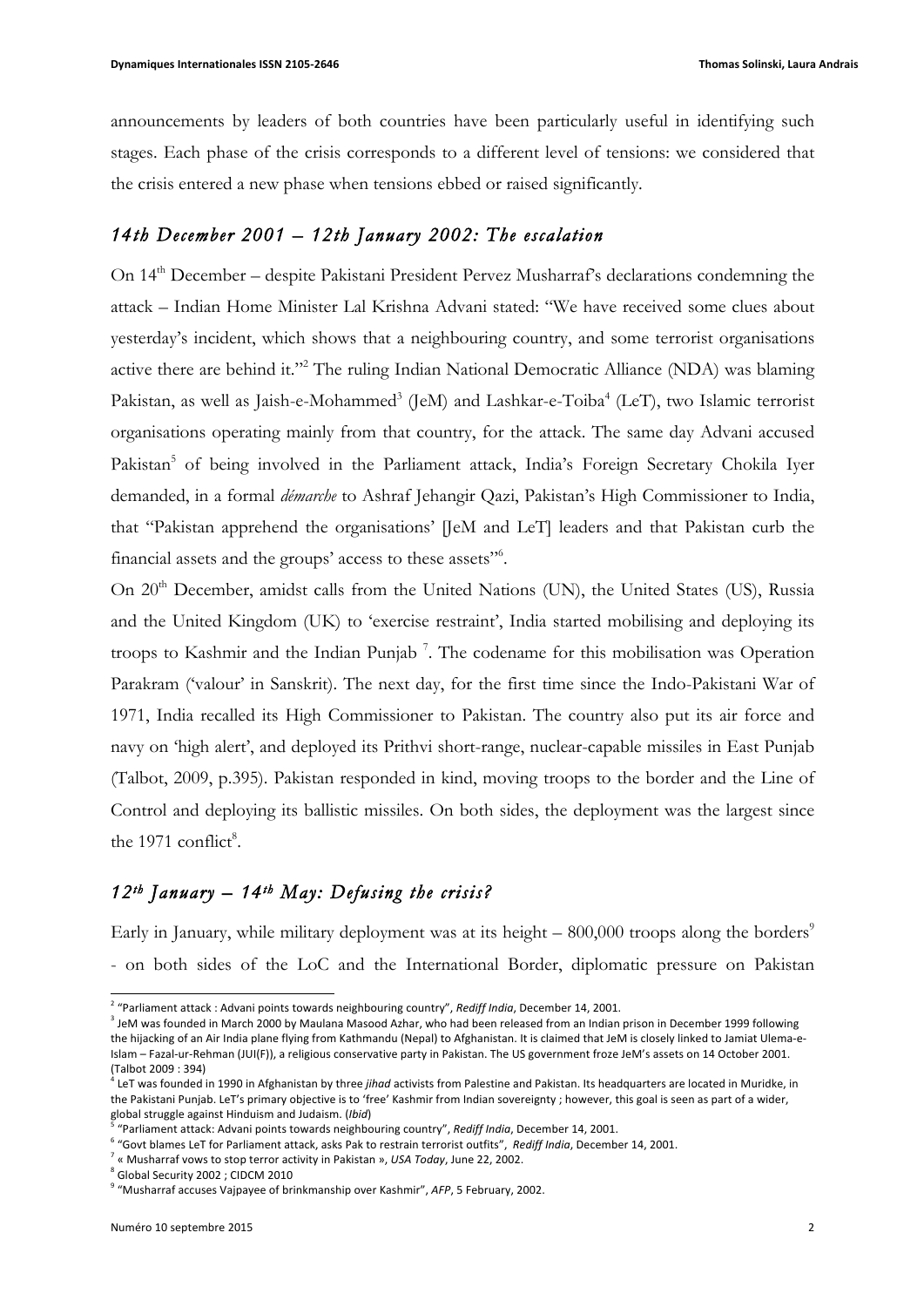intensified. British Prime Minister (PM) Tony Blair made a short visit to both countries, and signed a joint declaration with Indian PM Atal Bihari Vajpayee "condemning all those who supported or financed terrorism" (Talbot, 2009, p.396). US President George Bush and Secretary of State Colin Powell also called both parties in an attempt to ease the tensions, and urged Pakistan to stop supporting or tolerating terrorist groups<sup>10</sup>.

On 12<sup>th</sup> January, President Musharraf gave a reassuring televised speech. Although he did not accept all of the conditions imposed by India – as we will see below –, Tony Blair lauded Pervez Musharraf's "forceful defence of a tolerant and moderate Islam", George Bush termed the speech "candid, courageous and statesman-like", and the Indian President told his general staff that an attack was not in the plans 'for now'11. Tensions ebbed after this speech, which is often seen as a turning point in the crisis<sup>12</sup> – but no troop withdrawal followed on either side of the border (Talbot, 2009). Had the next twelve months passed without the perceived risk of armed conflict rising again,  $12<sup>th</sup>$  January would have marked the peaceful end of the crisis. However, such was not the case.

## *14th May - early June: Bloodshed*

On 14<sup>th</sup> May, tensions re-escalated as three militant separatists opened fire, in Kaluchak, a town in the Indian state of Jammu and Kashmir, on the passengers of a tourist bus they had got on, then on Indian Army family members in their quarters located nearby, before getting killed by Indian soldiers. The death toll is uncertain, ranging from 31 to 38 depending on the sources, including a majority of civilians – notably several children<sup>13</sup>. Following the attack, India and Pakistan traded artillery fire over the border for five consecutive days, and on 21th May, clashes killed an Indian soldier, six of his Pakistani counterparts, as well as civilians.

The tension between the two neighbours was at its height, both governments declared to be 'ready'. Indian Prime Minister Vajpayee declared on 22<sup>nd</sup> May: "now the time has come for a decisive fight and in this war we will win  $(...)$  we are ready for it, we are prepared for it"<sup>14</sup>; Pervez Musharraf responded two days later, stating that his country was ready, even though they did not want war<sup>15</sup>. On 26<sup>th</sup> May, India deployed its warships closer to Pakistan, in the Arabian Sea, sending a strong message to its neighbour.<sup>16</sup>

<sup>&</sup>lt;sup>10</sup> "THE INDIA-PAKISTAN TENSION : THE DIPLOMACY ; Bush Speaks To Leaders And Urges Negotiation", The New York Times, 13 January, 2002 ; "In Pakistan, Powell Vows To Speed Talks", The New York Times, 17 January, 2002.

<sup>&</sup>lt;sup>11</sup> « The Stand-Off : How jihadi groups helped provoke the twenty-first century's first nuclear crisis », The New Yorker, 13 February, 2006. <sup>12</sup> CIDCM 2010 ; CoW 2013.

<sup>&</sup>lt;sup>13</sup> Global Security 2002.

<sup>&</sup>lt;sup>14</sup> "Times has come for a 'decisive fight' : Vajpayee in Kashmir", *AFP*, 22 May, 2002.

<sup>&</sup>lt;sup>15</sup> "We do not want war – Musharraf", *Press Trust of India*, 24 May, 2002.

<sup>&</sup>lt;sup>16</sup> "Indian navy said 'prepared for action'", *BBC Monitoring South Asia – Political*, 26 May, 2002.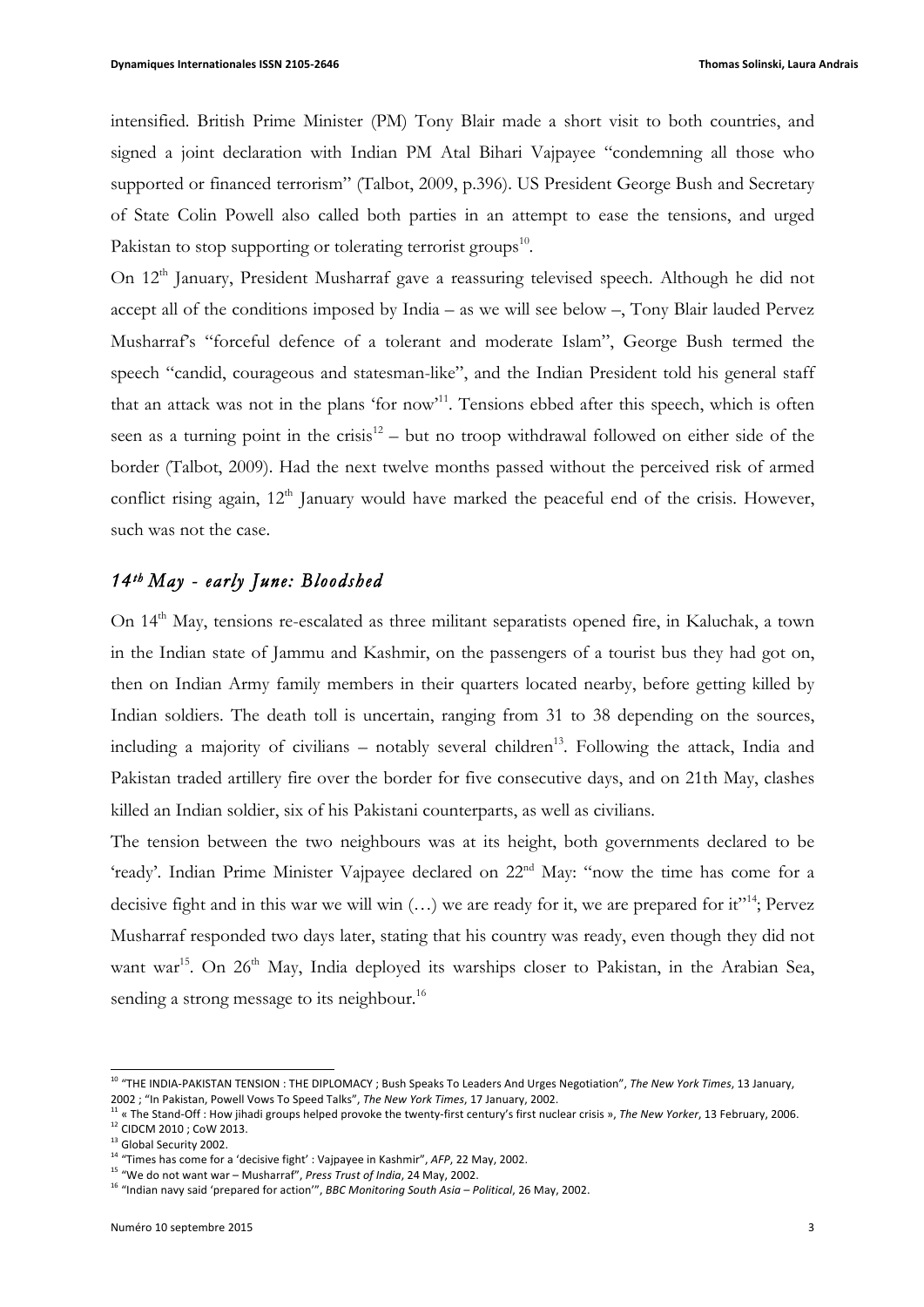A few days later, Indian Prime Minister Atal Bihari Vajpayee made a proposal of "joint patrolling"<sup>17</sup> to Pakistan at a news conference in Kazakhstan. This was the first step made by India towards Pakistan; however, in the face of India's previous continued refusal to dialogue with its counterpart, Pakistani authorities rejected the offer.

## *June – October: Remaining tensions, progressive de-escalation*

Soon after this aborted deal, India finally acknowledges Pakistan's efforts to fight Islamist groups<sup>18</sup>, thus easing the tensions between the two countries. The Indian leaders considered these efforts to be a key factor in the de-escalation, and New Delhi withdrew its warships from the Arabian Sea. Pakistan soon followed<sup>19</sup>.

In spite of these reassuring movements, tit-for-tat missile tests were conducted by India and Pakistan on 4<sup>th</sup> October 2002, preventing the situation from easing completely.

The withdrawal of troops from the borders was announced on  $17<sup>th</sup>$  October by both countries. At that time, the number of troops on the frontiers had reached nearly 700,000 for India, and up to 300,000 on Pakistan's side.<sup>20</sup> A ceasefire agreement was only signed in November 2003.

#### **Characteristics of India's polity**

A key assumption underpinning this paper is that the characteristics of a political unit usually play a significant role in the decision-making process during a crisis. As a consequence, there is a need to analyse the political regime, the hubristic presentation of its leader, and the 'enemy representation' of the belligerent. The regime will be defined according to the level of democracy in the country studied; the level of democracy will be determined by the degree of freeness of the political process – especially elections. As part of our project, the hubristic presentation of the leader will be defined particularly by the architecture, especially with buildings linked to the government. Finally, the enemy representation has to be found in the rivalry between India and Pakistan, notably in the rhetoric used by both countries' authorities.

#### *Political Regime in India: A democratic regime marked by violent electoral politics*

India is a parliamentary democracy, in which citizens elect their Prime Minister through General Elections held every five years to designate their representatives in the Lok Sabha – 'House of the People' . The President and his Vice-President are also elected every five years, but indirectly,

<sup>&</sup>lt;sup>17</sup> "India calls for joint border patrols", The Cincinnati Post, 5 June, 2002.

<sup>&</sup>lt;sup>18</sup> "Indian navy begins withdrawing warships off Pakistani coast", Agence France-Presse, June 11, 2002.

<sup>&</sup>lt;sup>19</sup> "Pakistan's withdrawal of warships 'reciprocal' : India official", *Agence France-Presse*, June 14, 2002.

<sup>&</sup>lt;sup>20</sup> "Pakistan to withdraw forces from border with India 'shortly'", AFP, October 17, 2002.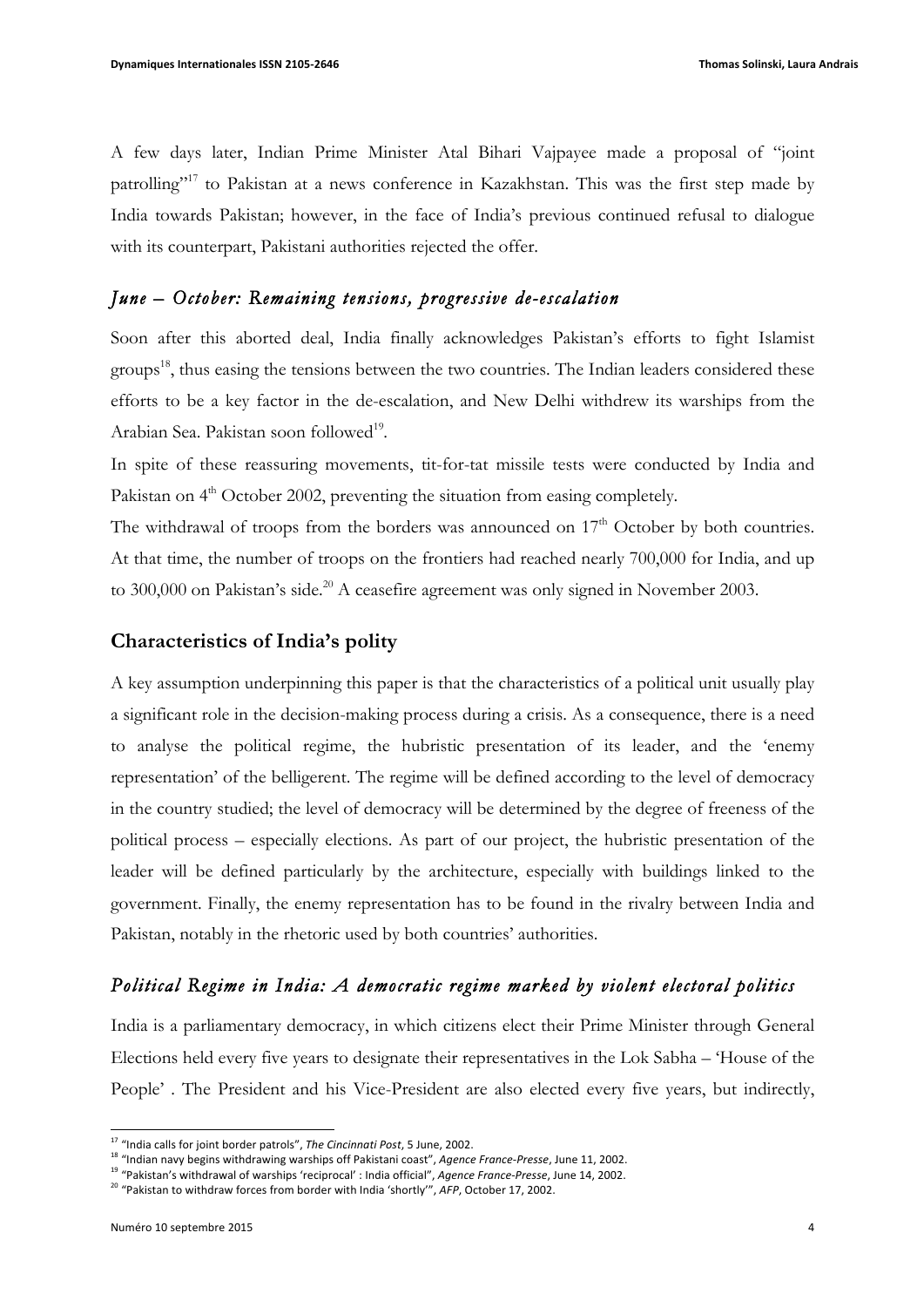through elected members of Parliament. India has a fairly open democratic political process. Congress Party domination, which marked much of the first decades of independent India, started declining from the late 1970s, with a concomitant rise in pluralism – at the time of the crisis studied here, PM Vajpayee got to power in 1998 after his 25-party (!) coalition won the election. While the 1998 election was deemed one of the fairest in India's history, violence remained a common feature of the country's electoral politics<sup>21</sup>.

According to Freedom House, in 2001-2002 India is qualified as a "free country" – concerning "political rights", India gets a 2 (1 being the best note, 7 the worst). Nonetheless, India has to deal with corruption in politics. According to Transparency International, in 2001 India was ranked 71<sup>st</sup> out of 91 countries on the Corruption Perception Index. Despite recurrent violence, corruption and the very complex nature of political participation – which is influenced by caste, class, religion, language, regional identity...-, India had, in 2001-2002, a democratic regime<sup>22</sup>.

If we consider a scale concerning political regimes, a "score 3" would stand for an authoritarian regime, and a "score 0" for a democratic one. Then we give a "score 1" to India as it is a democratic regime, but as corruption and violence in politics are present, the country's polity cannot receive the perfect mark of 0.

## *No hubristic presentation of the Indian Prime Minister*

Indian architecture is not relevant in this case study. Thus we can make the hypothesis that Indian Prime Minister Atal Bihari Vajpayee did not present any hubristic image of himself and of India. Especially because we make the assumption that a hubristic presentation of the leader can be detected in the way new buildings are designed – the size and the budget are relevant for example. However, it is not the case for India. Nonetheless, we can describe main government's buildings.

To begin with the President of India, his official residence is the Rashtrapati Bhavan. The whole estate – building and gardens – is an enormous property built at the beginning of the  $20<sup>th</sup>$  century. The Rashtrapati Bhavan is one of the world's largest presidential residences with its 340 rooms. Originally it was built for the British Viceroy. It is occupied by Indian presidents since 1950. As for the Prime Minister, he lives at the 7, Race Course Road, which is also his main workplace. Indian Prime Ministers occupy this residence only since 1984. One should note that the Rashtrapati Bhavan is located next to the Secretariat Building. This latter includes several ministries' homes – the Ministry of Defense, the Ministry of Finance, the Ministry of External

<sup>&</sup>lt;sup>21</sup> "40 dead in Indian election violence.", *Scotland on Sunday*, September 19, 1999 ; "Congress Wallows In Poll Misery As Killing Goes On", The Sydney Morning Herald, September 20, 1999.

 $^{22}$  Marshall, M.G. (dir.) (2010), Polity IV Country Report 2010 : India.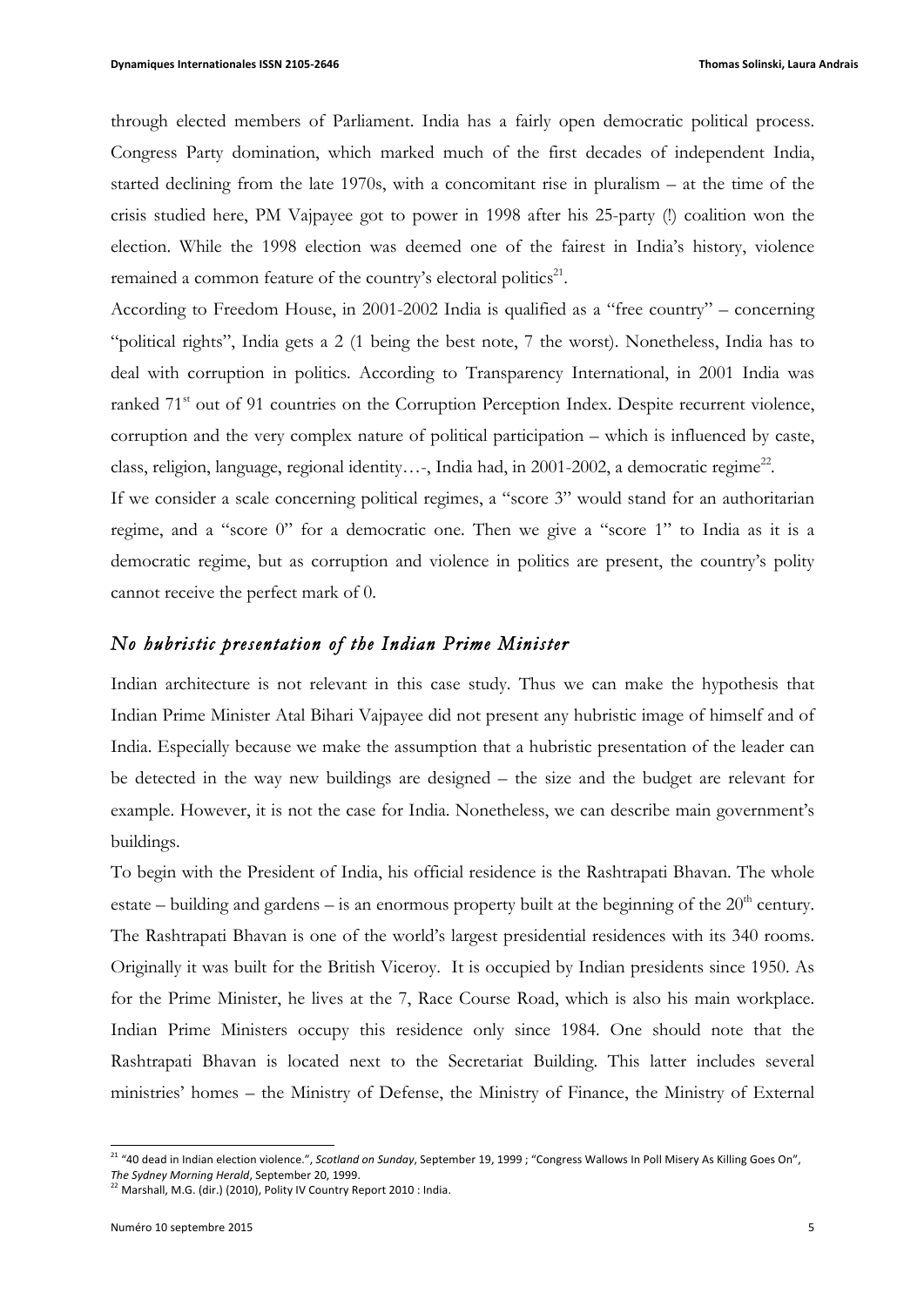Affairs and the Ministry of Home Affairs -. Thus, most of important members of the Indian government live in the same area; there is a kind of centralisation of power in the capital as the main members of the Cabinet, the President and the Prime Minister – whose residence is not far away – have their official residences in the same area. This gives an image of unity. The Secretariat Building and the Rashtrapati Bhavan had both been designed by British architects – Herbert Baker and Edwin Lutyens – at the beginning of the  $20<sup>th</sup>$  century. Therefore, Indian colonial History is still very present in political life, regarding the government buildings. There was no intention to have other buildings after the independence, government officials preferred staying in the official houses designed during the British dominion. This does not create a real shift from the past; the country respects the tradition and its History. Apart from the greatness of the Rashtrapati Bhavan, we cannot conclude that Indian architecture is relevant to understand any charismatic legitimacy. It is much more a question of tradition in the country as it is the case in the great majority of democracies nowadays.

According to Ian Talbot – author of *Pakistan: a modern history –* and John R. Wood - specialist in South Asian and Comparative Politics, Atal Bihari Vajpayee was not a very charismatic leader. His legitimacy was equivalent to any Congress leader after Indira Gandhi – in office until 1984. He had a moderate position within the BJP – the Hindu nationalist party. He was also respected at the international level because of his intelligent handling of nuclear capability.

If we consider a scale concerning the hubristic representation of the leader, a "score 3" would stand for a strong hubristic representation, and a "score 0" for the absence of it. Then we give "score 1" to India's hubristic representation of its leaders as no change was noticed in the representation of the leader regarding his predecessors – the Indian prime minister did not give a hubristic presentation of himself. The relatively free electoral process and the absence of a cult of personality make for a legal-rational type of political legitimacy in India, with "traditional" charismatic elements deriving from the country's social and federal organisation, notably in terms of caste and regionalist sentiments.

## *Arch-Enemies: Historically and religiously informed rivalry*

The origins of the tensions between India and Pakistan are to be found in 1947, with the end of British colonial rule and the division of the two countries, along religious lines. This Partition took place in a blood bath, which left deep scars on both sides, and set the stage for a continued, religiously informed rivalry. The hostility between the two countries was further aggravated by the bloody 1971 conflict between West and East Pakistan (now Bangladesh), in which India intervened in favour of the latter, which had declared independence and put in place a secular state.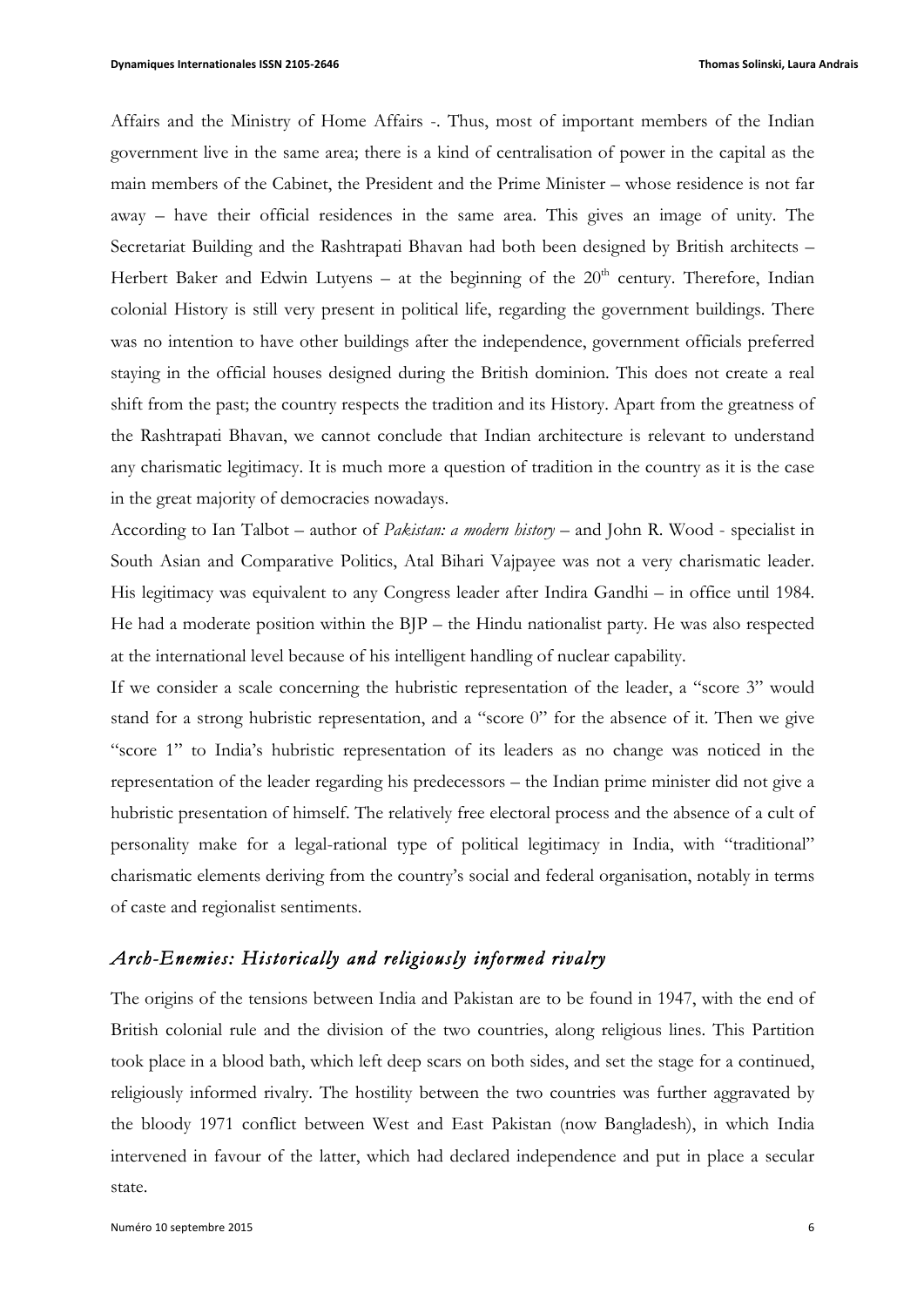As a matter of fact, in 2001-2002, the ruling Indian NDA coalition was led by the Bharatiya Janata Party, which is the main Hindu nationalist party, and which had been surfing on – and feeding – anti-Muslim sentiments. Riots on an unprecedented scale broke out in the BJP-ruled northern Indian state of Gujarat, leaving thousands dead –mostly Muslims–, and further putting the two communities at odds.

Having a look at the officials' speeches for the celebrations of Independence Day in both countries –  $14<sup>th</sup>$  August in Pakistan,  $15<sup>th</sup>$  August in India - we can notice that although there are historical tensions between India and Pakistan since the Partition in 1947, the vocabulary used by leaders does not really illustrate a Manichaean vision. Instead of representing an opposition between the two countries, leaders generally prefer to use expressions such as "the neighbour"<sup>23</sup>.

In December 1999, the Indian Airlines Flight 814 from Kathmandu to New Delhi was hijacked by some Islamists based in Pakistan. A few days later, top government officials accused Pakistan of being behind this hijacking, especially Indian PM Atal Bihari Vajpayee<sup>24</sup> who even asked that Pakistan be considered a terrorist state. However, a few months later, the Minister of External Affairs rejected<sup>25</sup> this idea. Union Home Minister also made a statement<sup>26</sup> in which he denounced the continuing "proxy war" Pakistan still led against India. Moreover, Indian's Minister of External Affairs made a statement on 1<sup>st</sup> March, in which he clearly accused Pakistan of being involved in the IC-814 hijacking with the involvement of the Pakistani Inter-Services Intelligence Agency (ISI).

Therefore, besides the territorial dispute over Kashmir and religious tensions, the security factor also has to be taken into account. Indeed, India considered Pakistan as a danger because of its links with extremist or terrorist groups. Indian Prime Minister Atal Bihari Vajpayee also denounced the propaganda Pakistan conveyed about its neighbour in a statement<sup>27</sup> about Jammu and Kashmir in February 2001.

Even if the elements developed earlier showed long-standing tensions – mainly territorial and religious – between the two neighbours, the Indo-Pakistan rivalry *appeared* less fierce. It is important to notice that efforts were made from both countries to establish peace and normalise relations. In July 2001, President Pervez Musharraf was invited to a *banquet* in his honour in New Delhi. This visit was even qualified as a "historic one" by President Narayanan, during which he

 $^{23}$  "Our neighbour claims to oppose terrorism (...) We wish to have good neighbourly relations with Pakistan...", Indian Prime Minister's Independence Day speech 2002. 

<sup>&</sup>lt;sup>24</sup> « Indian's Vajpayee says hijack was 'Pakistan-backed' », *Reuters News*, January 3, 2000.

<sup>&</sup>lt;sup>25</sup> "it was factually incorrect to assert that India had been demanding that Pakistan be designated as 'this, that, or the other'", in External Affairs Minister's meeting with the media, September 12, 2001.

 $^6$  Union Home Minister's Statement (Indian Airlines Flight IC-814), January 6, 2000.

<sup>&</sup>lt;sup>27</sup> "It is my hope that Pakistan will act, even now, and abjure violence, give up their continuous hostile propaganda against India, stop promoting and aiding cross-border terrorism" - Statement to both Houses of Parliament, February 22, 2001.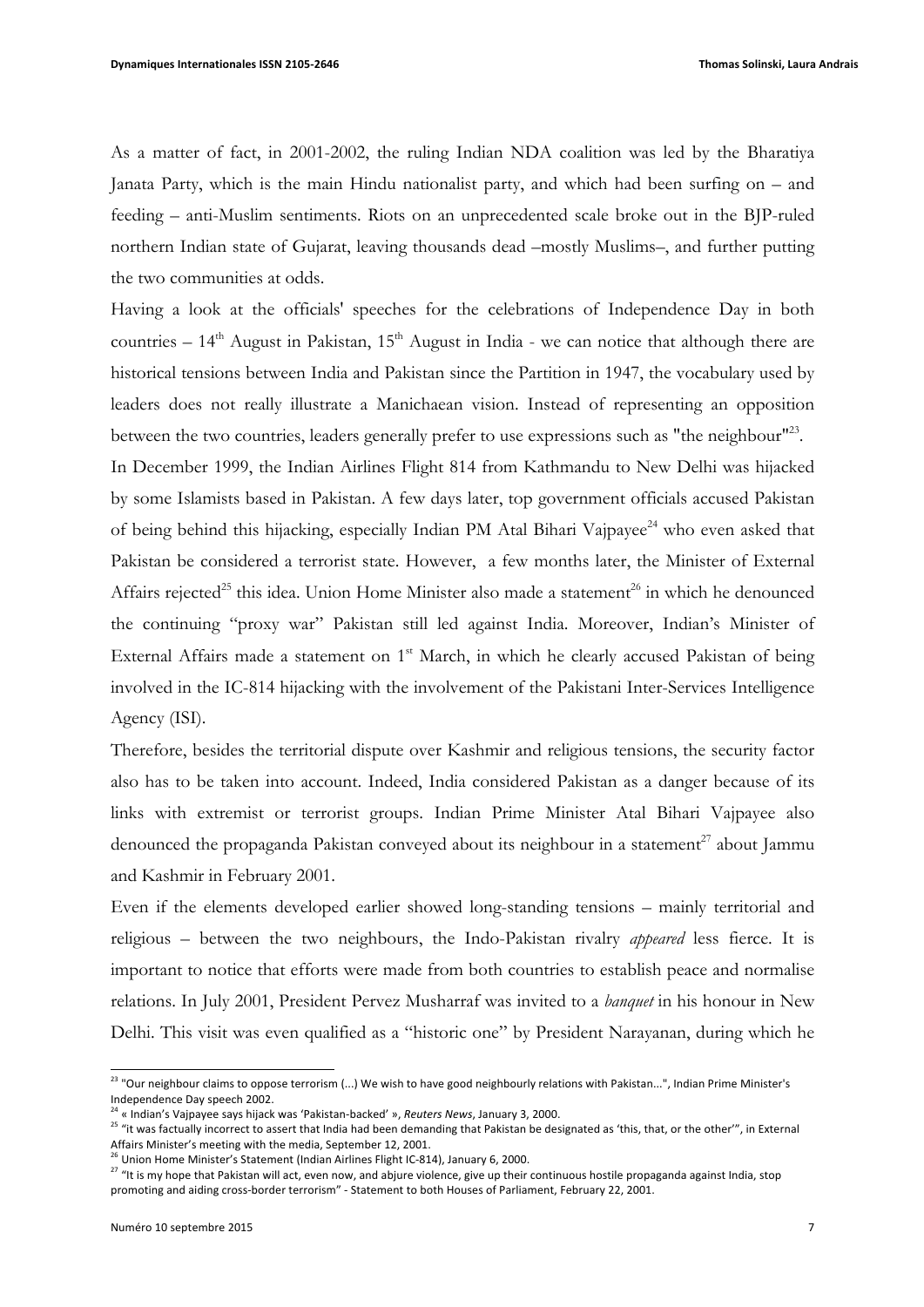declared that his country and Pakistan had to "rule out violence from [their] relationship"<sup>28</sup> through dialogue and implement healthy bilateral relations.

Official declarations do not show fierce rivalry against Pakistan in the short period before the 2001-2002 crisis. Indeed, following the Kargil War of 1999, Indian PM Vajpayee was trying to secure peace with Pakistan; harsh vocabulary and systematic opposition were gradually removed from public discourse. However, the opposition between the two countries remains at the top of their respective foreign policy agenda.

If we consider a scale concerning the enemy's representation, a "score 3" would stand for very strong and strict images, and a "score 0" for the absence of any representation or dogma concerning the enemy. Then we give a "score 3" as a few declarations cannot overshadow the historical, deeply entrenched rivalry which goes back to 1947.

To sum up the various information analysed in this first part, India has a score 1 for its political regime; a score 1 for the hubristic representation of its leaders; and also a score 3 for the representation of Pakistan.

### **Policies before the crisis**

To analyse the deterrence strategies before the crisis, it is particularly useful to look at the military balance, and at Pakistan's past behaviour. The past reassurance strategy will be identified with the offensive/defensive options and the indistinct nature of offensive and defensive weaponry. Finally, the economic situation and the potential recognition difficulties will be analysed.

## *Deterrence policy: Moderate*

India could afford vastly greater military expenditures than Pakistan. Over the few years before the crisis, India had spent three to five times more than Pakistan on military forces (Cordesman, 2002, p.4). India also had a much larger industrial base for defence, and got most of its weaponry from Russia, a more advanced supplier than Pakistan's – China and Eastern European countries. Although both armies were relatively professional, the Indian land forces then had 1.1 million actives, while Pakistan 'only' had 550,000 regular soldiers. The latter country had the advantage as far as reserve troops – 500,000 vs. 300,000 -, but those were not deployable immediately. India had over 3,400 tanks, 1,500 light armoured vehicles, 180 pieces of self-propelled artillery, 738 combat aircrafts. Its neighbour possessed 2,300 tanks (most of them less modern), 1,150 light armoured vehicles, 250 self-propelled artillery pieces and 353 combat aircrafts. One should note that neither country had previously been very efficient in air warfare. As far as sea power, the

 $^{28}$  President's Speech at the Banquet hosted for President Musharraf, July 14, 2001.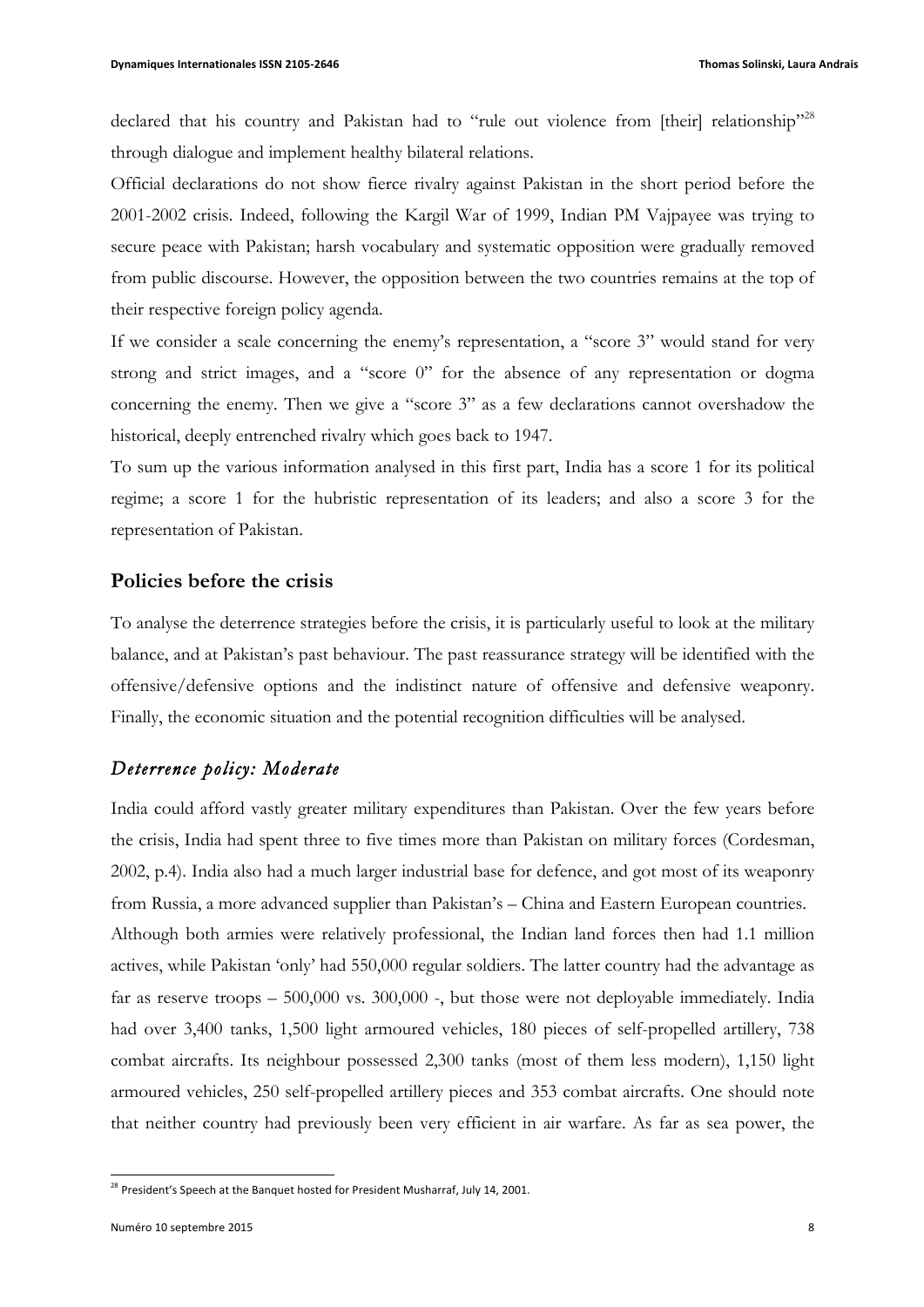Indian Navy was twice as numerous as its Pakistani counterpart, and had 16 submarines to 7 for Pakistan (Cordesman, 2002, pp.4-6, p.9). Despite India's considerable advantage in conventional warfare capabilities, the fact that both countries possessed nuclear-capable ballistic missiles complexified the military balance. Indeed, nuclear exchange could kill millions, and India may not have been ready to take this risk, even if it would probably end up winning a potential war. Therefore, nuclear posturing was thought to be Pakistan's most efficient way of deterring India from launching a conventional attack (Cordesman, 2002, p.4).

As for Pakistan's past behaviour, one should remember that the previous crisis in which the country was involved escalated into the Kargil Conflict, which took place between May and July 1999. As it happens, the other belligerent country was, once again, India. The conflict is also known as Operation Vijay ('victory' in Hindi), from the codename of the Indian Army's operation to clear the Kargil region. The conflict was caused by the infiltration of Kashmiri militants and Pakistani soldiers on the Indian side of the Line of Control. At first, Pakistan blamed the infiltration on 'Kashmiri freedom fighters', but evidence of Pakistan's involvement were soon brought out. In the first stages of the conflict, Pakistan adopted a bullying attitude, stating that it was ready to use 'any weapon' if the conflict escalated<sup>29</sup>. However, when a major Indian offensive unfolded in early June, Pakistan sought international support in de-escalating the crisis. As US President Bill Clinton refused to intervene until Pakistan had withdrawn from the Indian side of the Line of Control, Pakistani forces eventually retreated.

If we consider a scale concerning deterrence policy before the crisis, a "score 3" would stand for a strong deterrence policy, and a "score 0" for the absence of any deterrence. Then Pakistan's deterrence strategy has "score 2": given the military balance, tilted towards India, and the latter's victory during their previous confrontation, one could think that Pakistan's deterrence strategy would be ineffective in the 2001-2002 standoff. However, Pakistani forces remained very sizeable, making for a long and difficult war if India were to embark on it; moreover, nuclear capabilities was an important deterring factor. As a consequence, we estimate the efficiency of Pakistan's deterrence strategy before the crisis to be *moderate*.

### *Reassurance Policy: Weak*

Despite an unfavourable balance of power, Pakistan had a number of advantages in engaging in asymmetric warfare in Kashmir. The uneven, mountainous terrain makes it very difficult to lead counterinsurgency operations and to seal off borders. A number of Indian officers believed that it would take a manpower superiority of thirty to fifty-to-one to secure certain areas (Cordesman,

<sup>&</sup>lt;sup>29</sup> "Pakistan May Use Any Weapon", The News, May 31, 1999.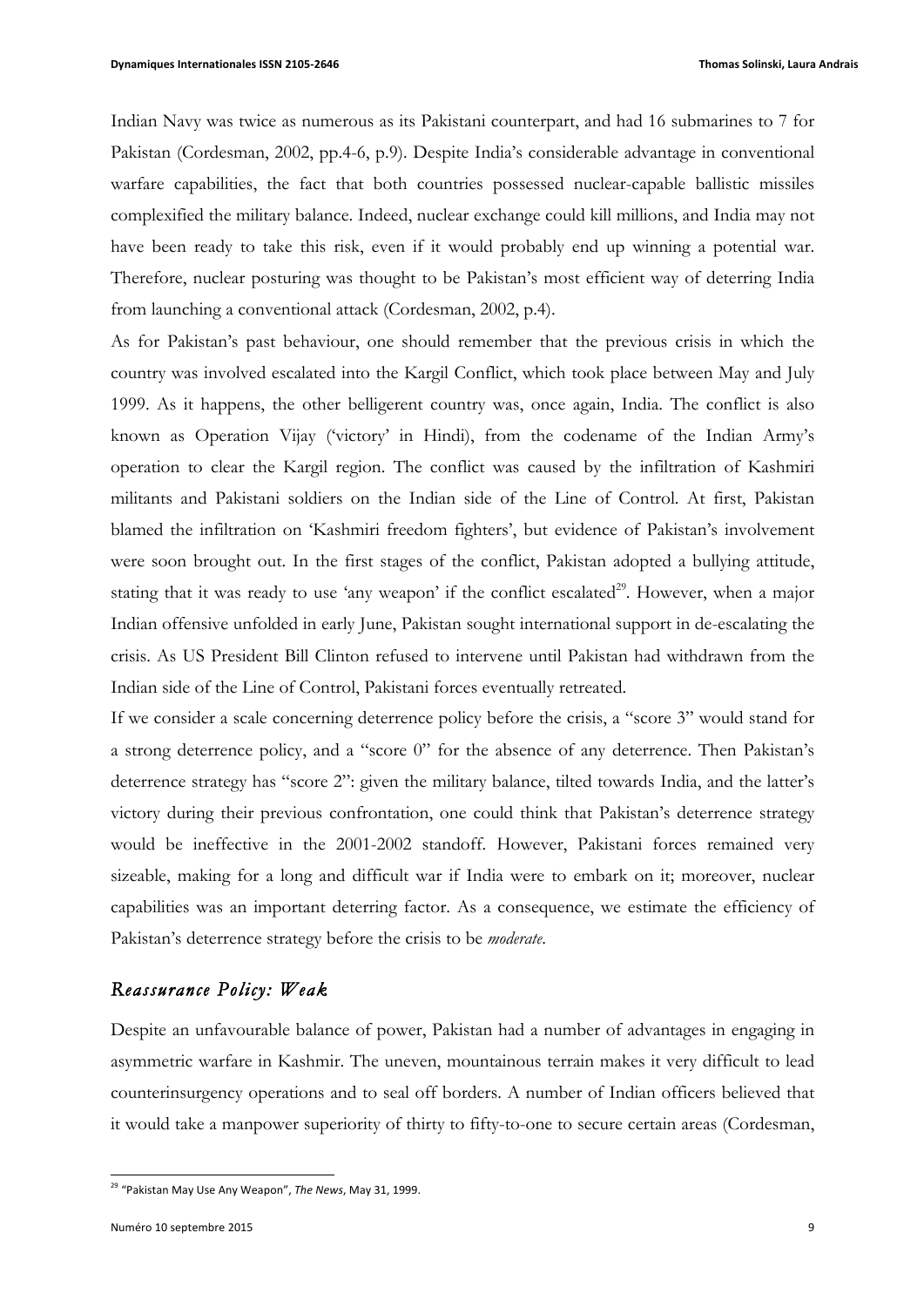2002, p.3). Furthermore, the majority-Muslim population of Kashmir generally favoured the Pakistani side. Pakistani forces would have excellent defensive positions in Kashmir, and making limited progress across the Line of Control would accomplish little for India, as it would put them in the same uneasy tactical position, only in a different location. According to Anthony Cordesman, "Pakistan can deploy a holding force and support insurgents at a far lower cost than India must pay to deploy the forces necessary to occupy Kashmir and defend the dividing line."<sup>30</sup> Clearly, offensive options in Kashmir are not very promising for India – defensive solutions seem far sounder.

The indistinct nature of offensive and defensive weaponry makes it crucial to be able to determine the potential enemy troops' objectives along the border. However, in the case of India and Pakistan, while there had been formal commitments towards controlling and getting information about the mission of each other's troops along the mutual border, these seldom translated into practice. At the time of the crisis studied here, the latest illustration of this – aside from the Kargil War – was the 'unilateral withdrawal' of Pakistani troops from the Line of Control in 2000, in an attempt to normalise relations with India. However, an estimated 20,000 soldiers, who should have left the area after winter exercises, remained stationed near the Line of Control<sup>31</sup>. This kind of devious manoeuvres was far from exceptional, and kept feeding the  $$ already well-entrenched – distrust between the two neighbours.

If we consider a scale concerning reassurance policy before the crisis, a "score 3" would stand for a strong reassurance policy, and a "score 0" for the absence of any reassurance. Pakistan has a weak reassurance policy before the crisis, so we give a score 1. In sum, while it is highly doubtful that India feared for its territorial integrity, one can see that its difficult strategic position in Kashmir, coupled with mutual mistrust, made for a less-than-reassured India as far as a potential offensive in Kashmir.

## *Economic Considerations: of limited importance, either before or during the crisis*

Indeed, control over the disputed region of Kashmir never was about accessing resources; rather, it had been a highly symbolic matter – though not understood in the same way as in the following section -, both in historical and religious terms. This will be further discussed below.

If we consider a scale concerning economic considerations before the crisis, a "score 3" would stand for a very difficult economic situation, and a "score 0" for a good one. Then India has score 1 as the economic situation in 2001 was correct: the country did not have economic problems regarding its GDP and its growth rate, and was not sanctioned by the international

<sup>-</sup><sup>30</sup> *Ibid*

<sup>&</sup>lt;sup>31</sup> Global Security 2002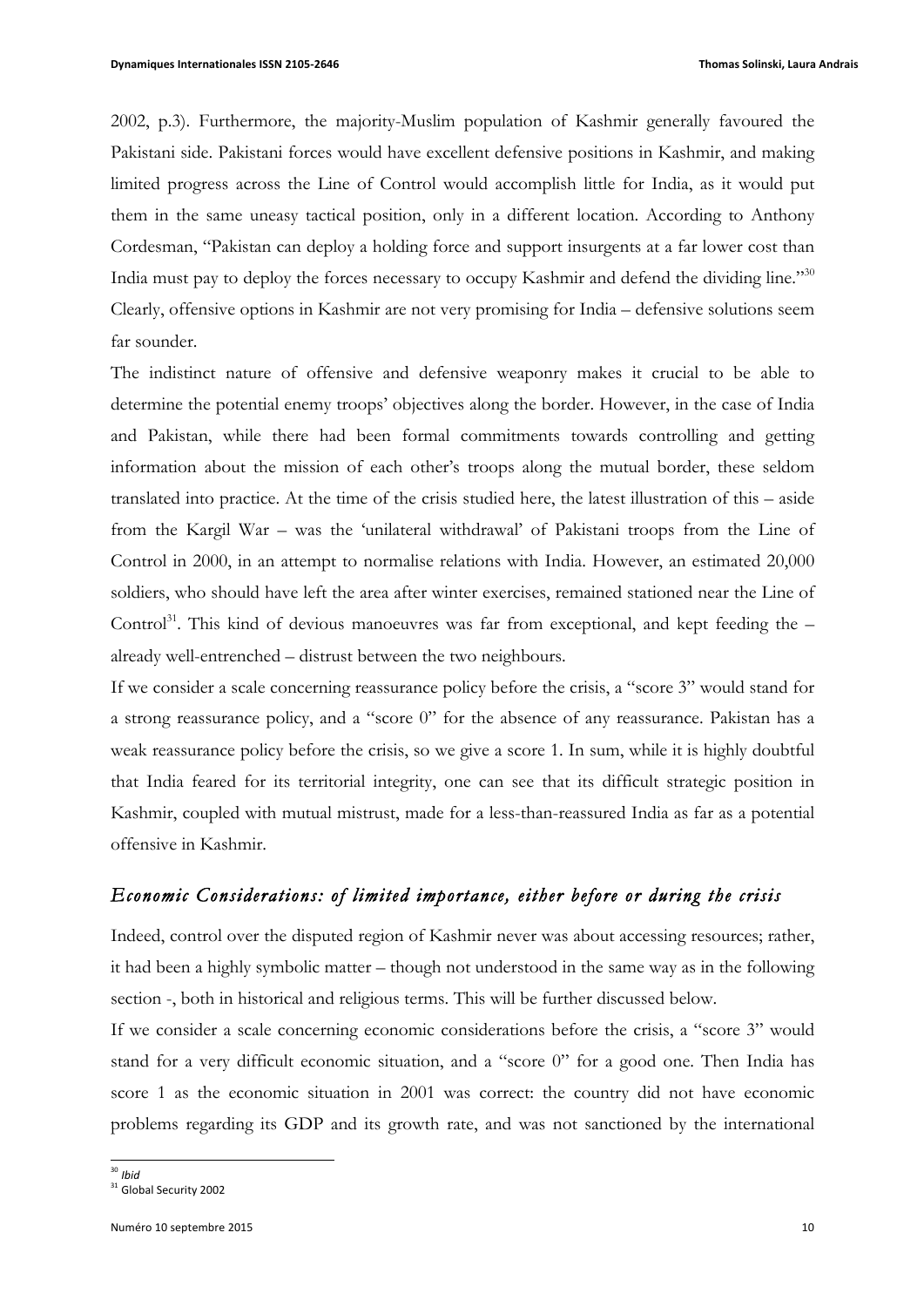community.

## *Symbolic Difficulties: Moderate recognition issues*

Here again, very little can be said. If in 2002, India indeed arguably played a lesser role than its demographic, economic and military power could suggest, it was not a significant issue, and we believe it to be a negligible factor as far as the India-Pakistan standoff is concerned. While Pakistan, on the other hand, did have recognition difficulties, it was not the initiator of the crisis; therefore, their study falls beyond the scope of the present paper. As stated above, the conflict's symbolic stakes are high, but these have to do with the two countries' common history, and religious considerations that stem from it.

Finally, one should note that the Parliament attack on 13<sup>th</sup> December is a highly symbolic event, hitting at the heart of Indian democracy.

If we consider a scale concerning symbolic difficulties before the crisis, a "score 3" would stand for great recognition problems, and a "score 0" for the absence of any problem. Then Pakistan has score 1 with minor problems.

In sum, before the crisis, Pakistan has score 2 for its deterrence strategy; score 1 for its reassurance policy; and score 1 for the symbolic problems. While India has a score 1 for its economic situation.

#### **Policies during the crisis**

As in the previous section, we will have a look at four policies: deterrence, reassurance, economic (sanctions or incentives) and symbolic policies (recognition or lack thereof). This analysis will help us weight out the determining factors in the triggering, evolution and outcome of the crisis.

Each part of the crisis – as defined at the beginning of this paper – will be analysed through deterrence, reassurance and symbolic policies implemented by Pakistan. In this particular case, the economic policies will not be analysed as there were neither economic incentives nor material sanctions. Thus, the score for the economic policy during the crisis is 1: it means that nothing was proposed by Pakistan to India (our scale concerning the economic policy gives score 3 if economic compensations are proposed to the initiator of the crisis, score 2 if something else is proposed, score 1 if nothing is proposed and finally score 0 if economic sanctions are mentioned).

## *13th December 2001 – 12th January 2002*

#### *Some elements of deterrence policy*

In response to India's accusations at the beginning of the crisis, the Directorate of Inter-Services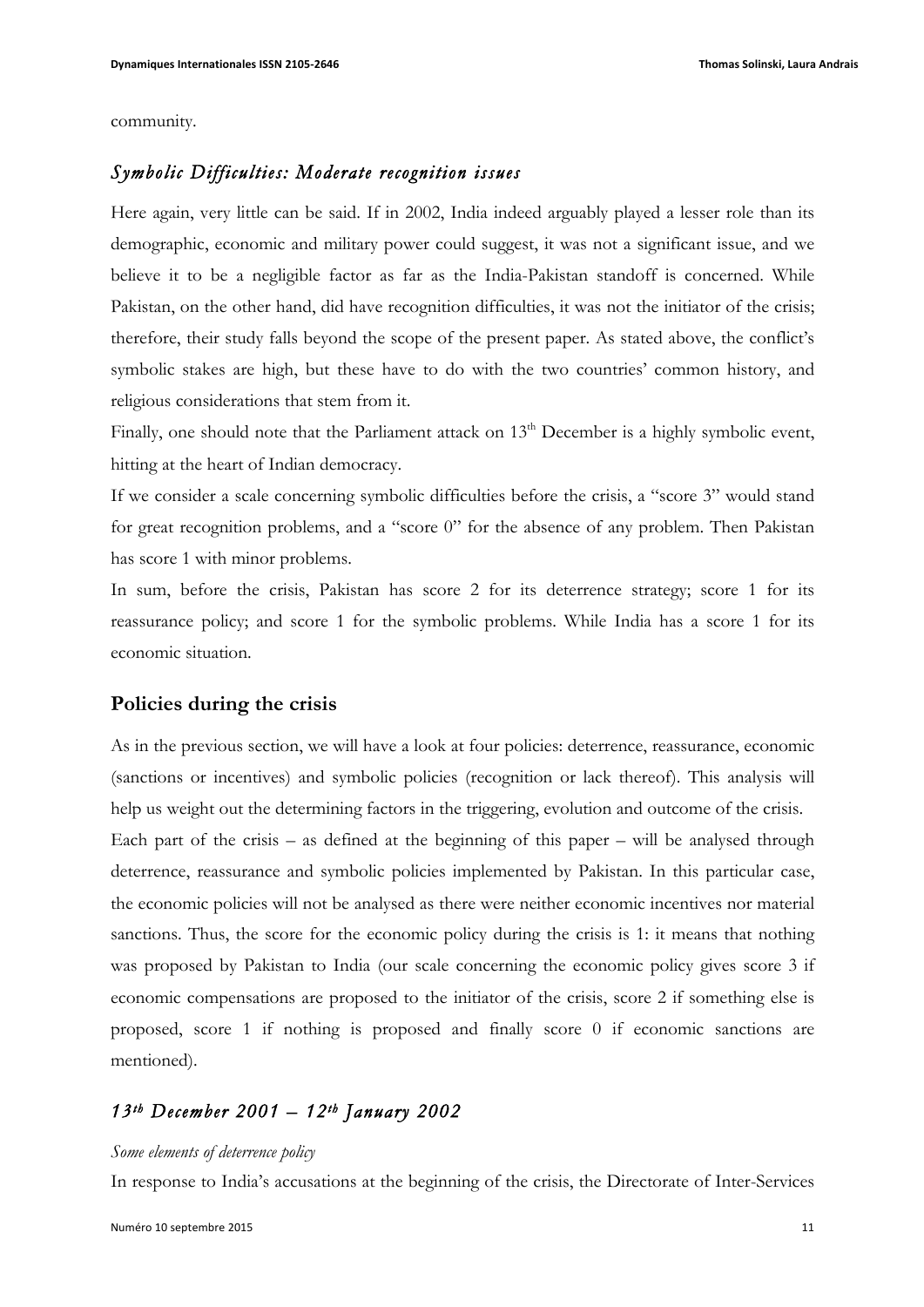Public Relations Rashid Qureshi warned that India would "pay heavily if they engage in any misadventure"<sup>32</sup>. Pervez Musharraf himself did the same at the Pakistani television. He warned India, by saying that Pakistan had the "capabilities, force and commitment to defend" themselves, and that in case of an attack from the Indian troops, Pakistani military forces will "hit back very strongly"33; President Musharraf reminded his neighbour that Pakistan's force is complete, i.e. "on the ground, air or high seas"<sup>34</sup>. These threatening declarations are typical elements of a deterrence strategy.

As far as mobilisation of the armed forces, Pakistan largely responded similarly to India's preparations. As the latter had mobilised half a million troops along the Line of Control and the international border, Pakistan deployed 300,000 men to that region, which is less, but this was because of Pakistan's lesser capabilities; besides, it was sizeable enough to deter a less-thanreassured rival. Likewise, Pakistan deployed nuclear-capable ballistic missiles and Navy when India did the same, and was actually the first to put its forces on 'high alert'<sup>35</sup>.

If we consider a scale concerning deterrence policy during the crisis, a "score 3" would stand for a strong deterrence policy, and a "score 0" for the absence of any deterrence. Then Pakistan has score 2. Indeed, Pakistan's policy contained deterrence elements. But it is difficult to say that it is a 'strong' one because Pakistan did not deployed more military forces than India did. It was rather a tit for tat military response. That is why the higher score (3) is not relevant. The threatening declarations are also important.

#### *A moderate reassurance policy*

"We are hoping for the best, but we are prepared for the worst."<sup>36</sup> President Pervez Musharraf said on  $30<sup>th</sup>$  December. This sentence clearly resumed the whole situation from the Pakistani point of view. This looks like a mixed policy: Pakistan deployed its troops to be prepared in any case, but at the same time government officials declared that they did not want war with India. The military mobilisation was a way for Islamabad to prove its strength: even if the military balance tilted towards India, Pakistan did not want to lose face. It is mostly a question of recognition.

The same day Pakistani authorities warned India about the repercussions that might occur in case of an attack from India, Pervez Musharraf made it clear that his country would cooperate with his neighbour to find the responsible of the Parliament attack. Even though it is not an important reassurance policy as it is only declarative in nature, this has to be taken into account as Pakistan

<sup>&</sup>lt;sup>32</sup> "Pakistan forces put on high alert : Storming of parliament", *Dawn*, December 15, 2001.

<sup>&</sup>lt;sup>33</sup> « Pakistan wants peace but not with loss of honour : Musharraf », *AFP*, January 2, 2002.

<sup>&</sup>lt;sup>34</sup> « Musharraf rules out handing over terrorists to India », *Press Trust of India*, January 3, 2002.

<sup>&</sup>lt;sup>35</sup> Global Security 2002 ; « Pakistani forces put on high alert : Storming of parliament », *Dawn*, December 15, 2001.

<sup>&</sup>lt;sup>36</sup> « Pakistan wants peace but ready to fight if attacked : Musharraf », AFP, December 30, 2001.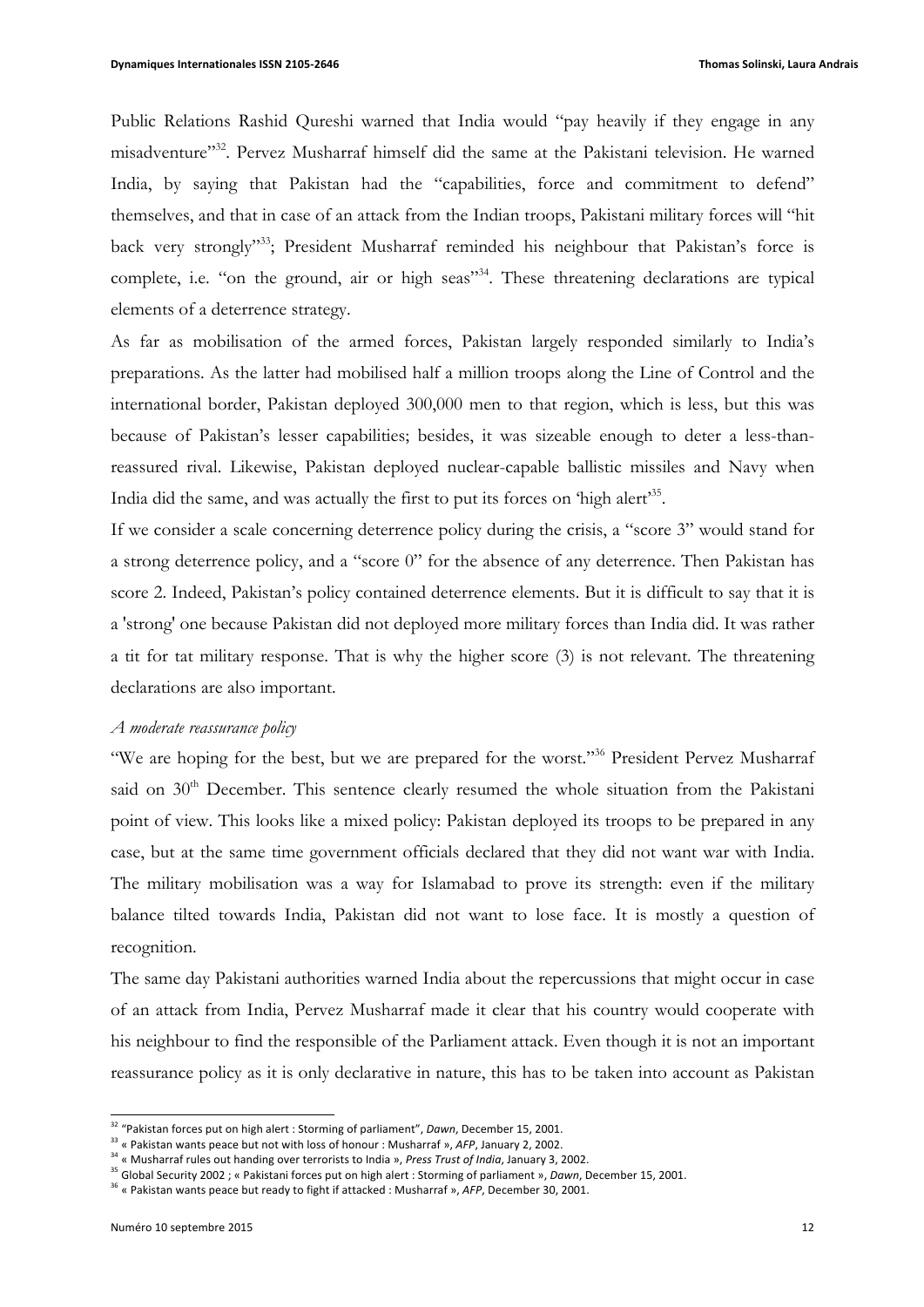could have refused to react, and just denied its implication in the attack. According to Sartaj Aziz – then Pakistani Foreign Minister – a joint investigation<sup>37</sup> was proposed by Pakistan, but India refused it.

Then, in January 2002 was scheduled the SAARC – South Asian Association for Regional Cooperation – Summit in Kathmandu, in which India and Pakistan were invited. Pakistan maintained its desire to talk to Indian PM Vajpayee; but Indian authorities rejected the idea. What is important to remember here is that Pakistan made some efforts to renew the dialogue with its neighbour, whereas the latter refused.

Another declaration that fits into the reassurance strategy concerns Pervez Musharraf on  $28<sup>th</sup>$ December: he said Pakistan would not be the initiator of the war with India as his country "stands for peace"<sup>38</sup> and would only enter a war if it is initiated on them, thus putting Pakistan in a passive, defensive attitude.

Pakistani authorities also made efforts as far as the struggle against extremist groups. It was said that these efforts would be intensified to tackle such groups, mostly tougher control and regulation<sup>39</sup> on young activists showing interest in jihad groups. Moreover, President Musharraf announced in January the closure<sup>40</sup> of the Inter Services Intelligence wing supporting terrorist groups in Kashmir. This decision was a step forward in terms of reassurance.

It seemed that Pakistan was always taking a step forwards by declaring itself ready to open dialogue, while India took a step backwards by refusing it. The initiative usually came from Pervez Musharraf, as was the case during the SAARC summit when, concluding his speech, he walked over to the Indian Prime Minister's seat to shake his hand.

By early January, Pakistan authorities also arrested  $120$  militants<sup>41</sup> from organisations such as Sipah-e-Sahaba and Tehrik-e-Jaffria. These arrests were mostly a consequence of pressures from India and Western countries – especially the US and the UK.

If we consider a scale concerning reassurance policy during the crisis, a "score 3" would stand for a strong reassurance policy, and a "score 0" for the absence of any reassurance. Then we consider Pakistan has score 2. As seen above, Pakistan always expressed its will to develop talks with India. These declarations are part of the reassurance policy. But at the same time, no big efforts were made on the material side. For instance, no withdrawal of troops was mentioned by Pakistan. Yet, President Musharraf began to strengthen its policy against terrorism following mounting pressure coming from its neighbour.

<sup>&</sup>lt;sup>37</sup> "Sartaj Aziz endorses Musharraf's stance on joint inquiry, sharing of evidence", Pakistan Press International, December 20, 2001.

<sup>&</sup>lt;sup>38</sup> "URGENT Musharraf says Pakistan will never initiate war", AFP, December 28, 2001.

 $39$  « Musharraf adopts tougher line against extremists », Financial Times, December 28, 2001.

<sup>&</sup>lt;sup>40</sup> « Musharraf turns off ISI tap in Kashmir », *The Times of India*, January 3, 2002.

<sup>&</sup>lt;sup>41</sup> « Pakistan arrests 120 militants to ease tensions : Pressure from west : Musharraf tries to appease skeptical Indian governement », The *Daily Telegraph, January 5, 2002.*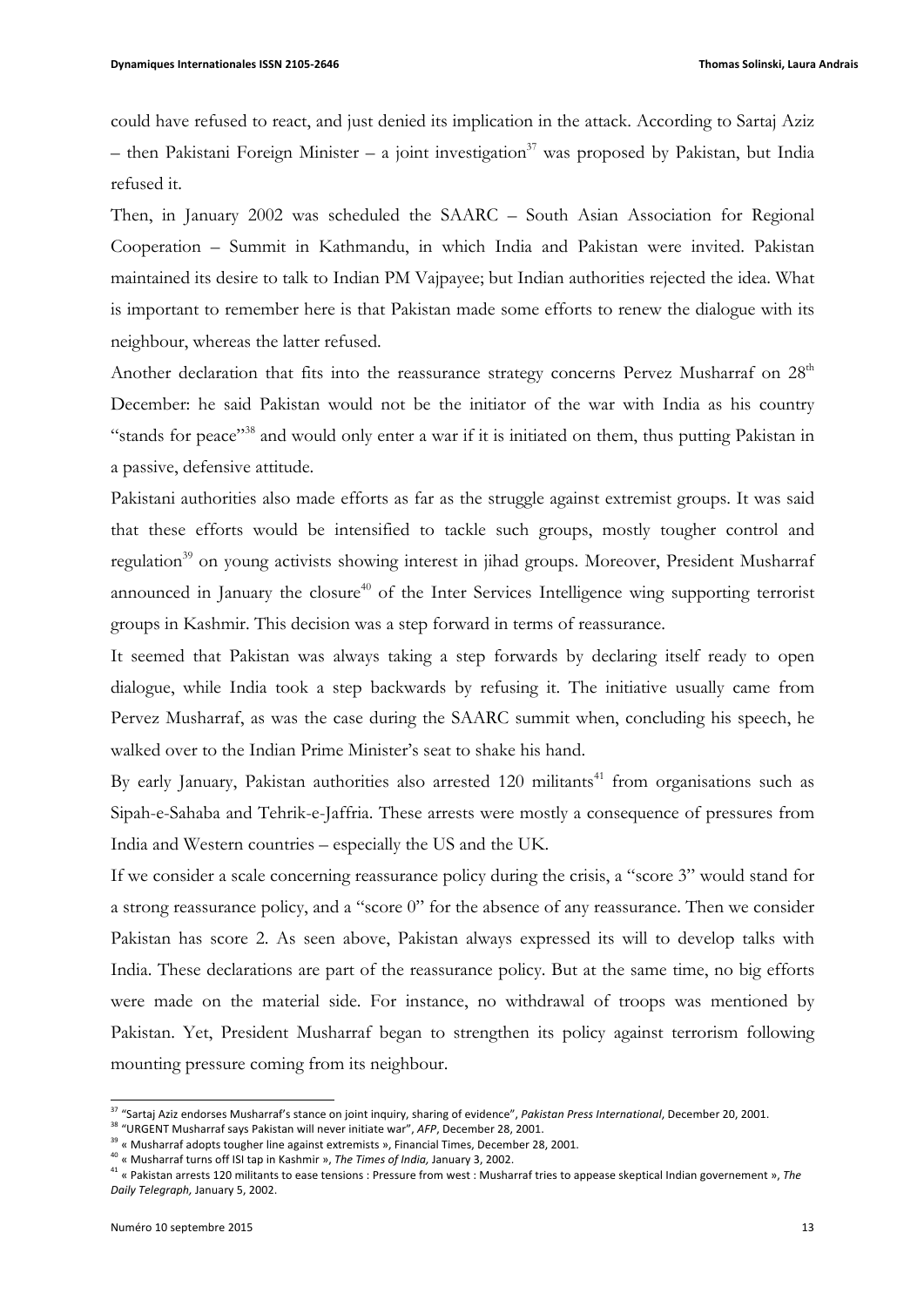#### *Recognition policy*

The day after the Parliament attack, Pervez Musharraf expressed himself about it, declaring he strongly condemned those attacks, but also showing some compassion towards the victims in a message<sup>42</sup> sent to Indian Prime Minister Vajpayee. By conveying condolences to India, Musharraf shows recognition towards his neighbour's sufferings, thus putting himself and his country on the same level as India.

On the other hand, Foreign Minister Abdul Sattar made a little differentiation between India and Pakistan. Indeed, it seems to him that there exists a 'typical' Indian behaviour: "playing the role of complainant and judge at the same time"<sup>43</sup>, suggesting the refusal from Indian authorities to accept the joint investigation with Pakistan; in addition President Musharraf's reaction towards India's decision to withdraw its ambassador from Islamabad: the Pakistani President said India was very "arrogant and kneejerk"<sup>44</sup>. It means that Pakistan considered India's behaviour as reckless because their reaction was automatic, instinctive. Furthermore, Pakistani authorities' discursive practice suggested India's "superiority complex" avoiding real equal-to-equal talks between the two neighbours. One should notice that these elements raised the symbolic costs of an aggressive policy.

Pervez Musharraf also tried to consider India's Prime Minister as a "friend"<sup>45</sup>, putting his neighbour on an equal level. Therefore recognition policy is also used during that sequence.

Moreover, Pakistan's demands towards India respected Indian sovereignty. There were no depreciations from Pakistan, no recognition denial.

If we consider a scale concerning recognition policies during the crisis, a "score 3" would stand for a strong policy of recognition, and a "score 0" for the absence of it. Score 1, there are some elements trying to discredit India; but those elements are restricted to India's potential behaviour during the crisis, not to India's legitimacy as such.

In sum, Pakistan's deterrent strategy is moderate (score 2), its reassurance policy has score 2; and finally its recognition policy is quite weak, so it's score 1. The probability of war is then stable. The deterrence policy did not really prevent India from attacking Pakistan. It did not mostly because there were no sufficient reasons for attacking, no real proofs of the involvement of Pakistani authorities in the Indian Parliament attack. The second element is that both countries possess the nuclear weapon – as we will develop below –; therefore, engagement in any war would bring the threat of a nuclear escalation. Tensions increased between the two countries

<sup>&</sup>lt;sup>42</sup> "Musharraf condemns attack on Parliament House", *Hindustan Times*, 14 December, 2001.

<sup>&</sup>lt;sup>43</sup> "Musharraf not to ask for meeting with Vajpayee at SAARC meet", Press Trust of India, December 20, 2001.

<sup>&</sup>lt;sup>44</sup> « Musharraf condemns India's 'arrogant and kneejerk' actions », AFP, December 22, 2002.

<sup>&</sup>lt;sup>45</sup> 'I certainly consider Vajpayee as my friend' in « Musharraf rejects India's demand for handing over criminals », Press Trust of India, January 6, 2002.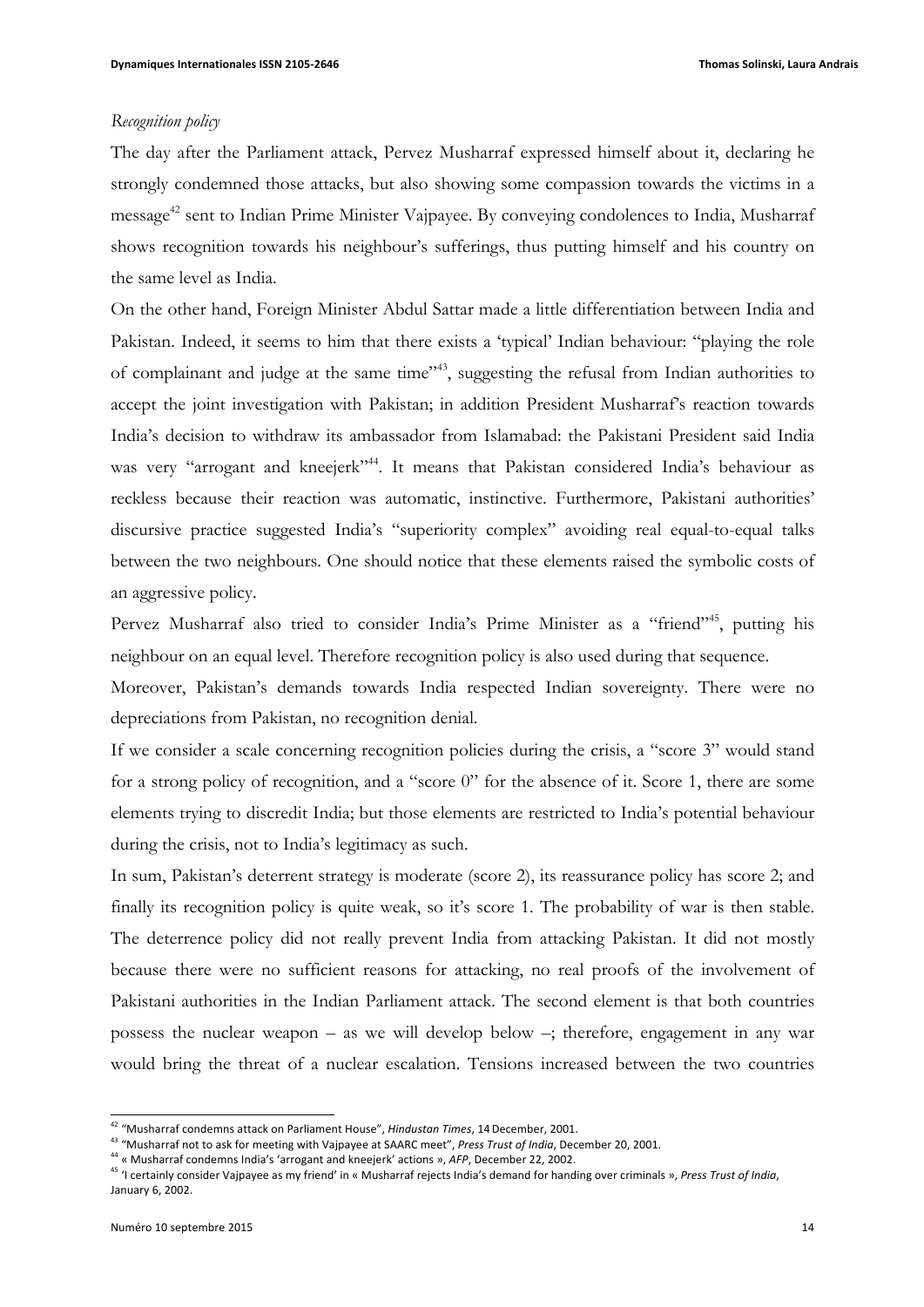during the first month because of the deterrence strategy used by both countries.

## *12th January 2002 – 13th May 2002*

#### *Deterrence policy: Moderate*

This 'tit for tat' policy was consistent throughout the crisis. Indeed, even at the time when President Musharraf made his conciliatory speech on  $12<sup>th</sup>$  January 2002, he never accepted to withdraw even a small part of his troops before India would. However, as far as rhetoric goes, Pervez Musharraf's address marked an important shift. Thus, overall, we consider Pakistan's deterrence strategy, from the speech onwards, to be moderate because the threatening declarations were similar to those made at the very beginning of the crisis, i.e. the fact that Pakistan is prepared to any potential attack from New Delhi as its armed forces are fully deployed.

However, one should note that in an interview to the German magazine *Der Spiegel*, General Pervez Musharraf seemed a bit more aggressive as he talked about the nuclear response<sup>46</sup> in case of any attack; but even if it will be used as a "last resort", this declaration remains deterrent. As the nuclear option had not been mentioned before by Pakistani President, the deterrence policy is a bit stronger with this declaration compared to the first sequence's policy.

If we consider a scale concerning deterrence policy during the crisis, a "score 3" would stand for a strong deterrence policy, and a "score 0" for the absence of any deterrence. Score 1 for Pakistan during this period as there were no new mobilisation of troops but Pakistani President still used deterring declarations towards India; tit-for-tat military response does not allow us to give a higher score. The declaration in *Der Spiegel* about a possible nuclear response also specifies that it would be used only as "last resort".

#### *Reassurance policy: Reassuring declarations, military stalemate*

From President Musharraf's address, Pakistan's declarations were markedly less aggressive. In this speech, Pervez Musharraf first addressed Indian PM as the president of Pakistan, and then as the commander of the armed forces of Pakistan. As the president of Pakistan, he declared that a peaceful dialogue was necessary to avoid a bigger conflict about Kashmir: "if one wishes to normalise Indo-Pakistani relations and bring harmony to the ties, the Kashmir dispute has to be resolved peacefully through dialogue…". Even if at the same time, he declared being "ready to face a challenge" when he spoke as the commander of the armed forces of Pakistan. The address itself contained many elements of reassurance; besides the ban on JeM, LeT, Sipah-e-Sabha Pakistan, Tehrik-e-Jaferia Pakistan and Tanzim Nifaz-e-Shariat-e-Mohammadi – three sectarian

<sup>&</sup>lt;sup>46</sup> « Musharraf ready to use nuclear arms says Musharraf », The Guardian, April 6, 2002.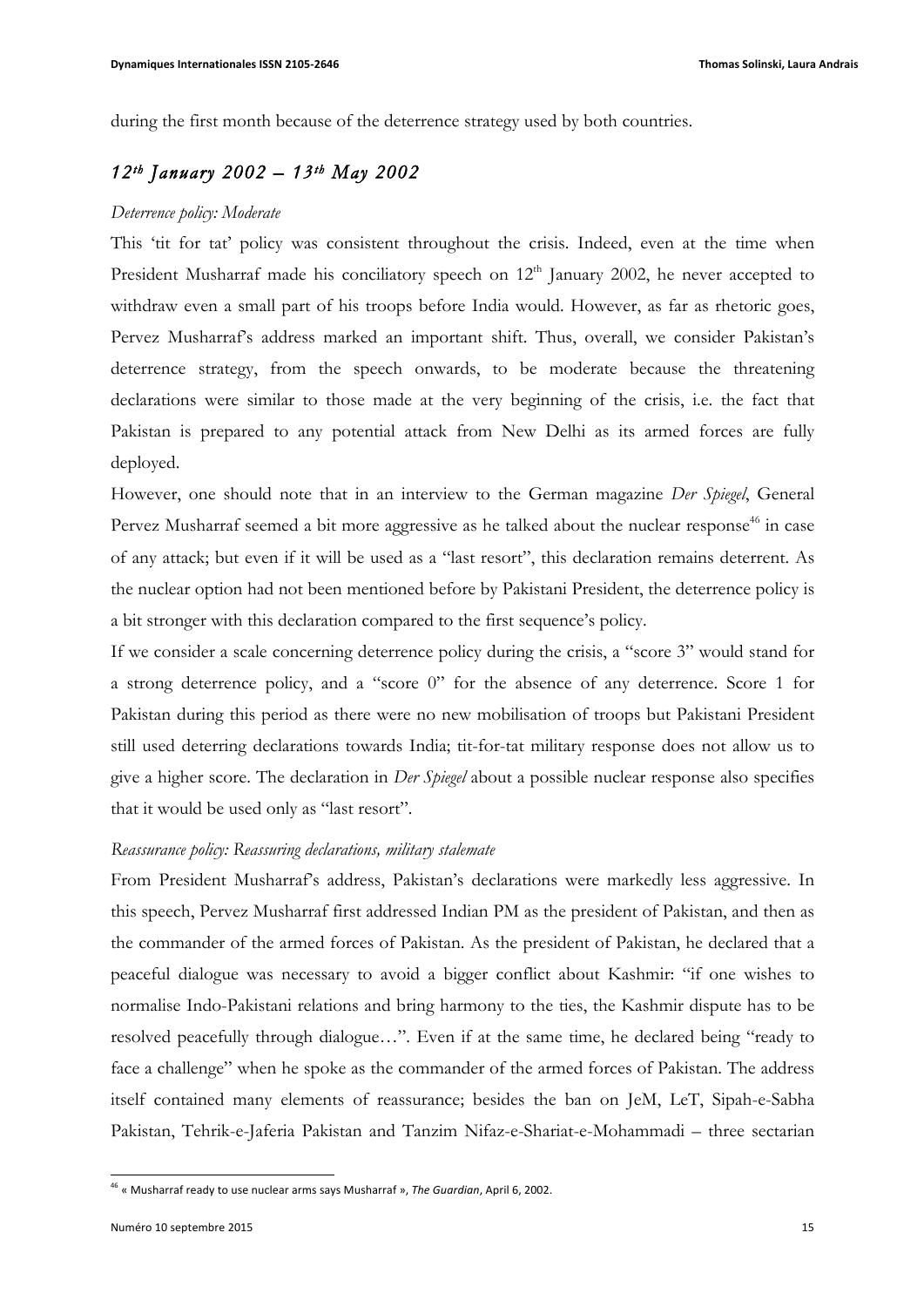organisations -, further measures included the registering of foreign students and teachers, of religious schools, as well as a more limited use of loudspeakers in mosques. While "declaring continued diplomatic and political support for Kashmiris", Pervez Musharraf stated Pakistan would not tolerate subversive or terrorist activities, on its soil or elsewhere. Also, he announced the establishment of "speedy trial courts" to try those involved in sectarian killing and terrorism (Talbot, 2009, pp. 395-396). Pakistani authorities also arrested militants from terrorist groups, to match with what was announced by Pervez Musharraf, i.e. the ban on such groups. Those arrests were reported in the media<sup>47</sup> a few days after the  $12<sup>th</sup>$  January speech.

President Musharraf still maintained his will of avoiding war with India, while he continued to claim Pakistani armies were prepared if any attack would come from the neighbour. But as India refused any talks, Pakistani President came to the conclusion that de-escalation was only possible with a third party mediation. Thus, he proposed another answer in April by calling for the intervention of United Nations troops<sup>48</sup> on the Line of Control. These attempts are part of the reassurance policy conducted by Pakistan.

Between January and May, Pakistani officials kept stating that they would not withdraw unilaterally, and that India had to take the first step. Pakistan's Foreign Minister Abdul Sattar even declared, "de-escalation was possible through dialogue"<sup>49</sup>. In March, Sattar also declared Pakistan was ready to sign an anti-terrorist agreement with India<sup>50</sup>. This clearly shows Pakistan's attempts to reassure India – and the international community – about its non-aggressive intentions. President Musharraf called to end the ban on fly-overs, declaring he wanted to "remove all obstacles"<sup>51</sup> to ease the tensions with India.

Finally, besides politics, another field can be interesting in this case study: sports. India had suspended its sporting ties with Pakistan after the Parliament attack, as it had closed bus lines. Pakistan wished those ties could be renewed with its neighbour, particularly during the hockey World  $Cup^{52}$ .

If we consider a scale concerning reassurance policy during the crisis, a "score 3" would stand for a strong reassurance policy, and a "score 0" for the absence of any reassurance. Score 3, reassurance policy is stronger than it was before the  $12<sup>th</sup>$  January speech. Authorities took concrete measures to act against terrorist groups.

<sup>&</sup>lt;sup>47</sup> « Musharraf rounds up another 700 militants », *The Financial Times*, January 15, 2002.

<sup>&</sup>lt;sup>48</sup> « Musharraf calls for deployment of UN troops on LoC », *Pakistan Press International*, April 2, 2002.

<sup>&</sup>lt;sup>49</sup> Global Security 2002.

<sup>&</sup>lt;sup>50</sup> "Pak prepared to sign anti-terrorism pact: Sattar", The Hindu, March 10, 2002.

<sup>&</sup>lt;sup>51</sup> "Musharraf calls for India, Pakistan to end air restrictions", AFP, March 7, 2002.

 $52$  « Musharraf urges India to revive sports with Pakistan »,  $AFP$ , February 6, 2002.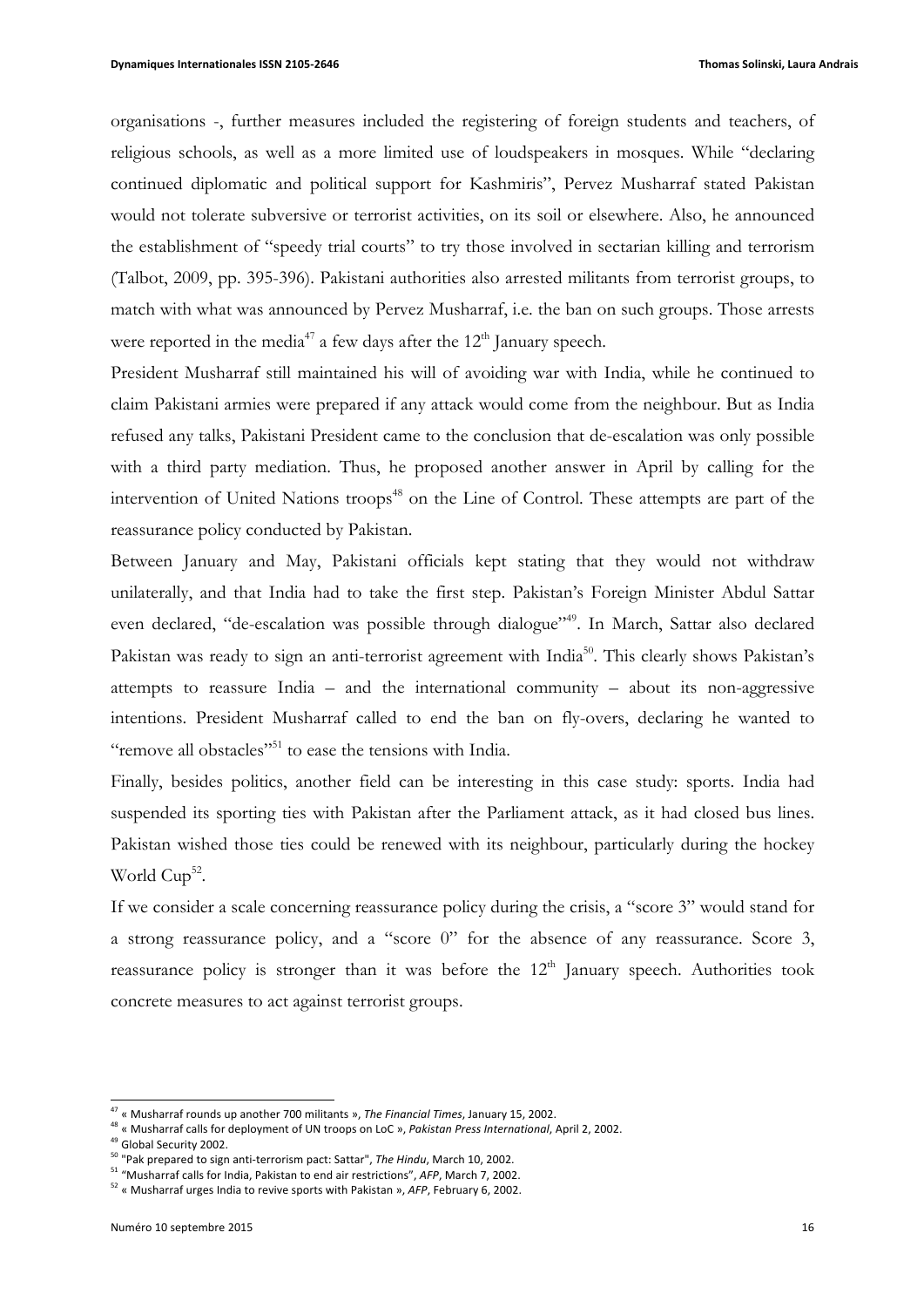#### *Recognition policy: Elements of symbolic policy*

Pervez Musharraf's pledge to combat sectarian fighting and terrorism clearly was an important symbolic shift, legitimising India's demands and establishing the fight against terrorism as a common struggle.

On a different note, Pakistan's increasingly frequent mutual de-escalation declarations, and accusations of India's military deployment being "coercive and intimidating"<sup>55</sup>, also were an attempt to increase the symbolic costs of perpetuating the tensions along the LoC for India – although this did not yield results. We can therefore argue that, from 12<sup>th</sup> January onwards, there were some elements of symbolic policy in Pakistan's strategy.

President Pervez Musharraf wanted to implement a fair concession with India. In January 2002, he declared on CNN "I think I've been taking a lot of initiatives. It's high time that he (Indian Prime Minister Atal Behari Vajpayee) takes some initiatives himself as well."

By the end of January, Pakistan proposed a common withdrawal of troops from the border. According to Foreign Ministry spokesman Aziz Ahmed Khan, the dialogue on Kashmir would be only possible if a withdrawal – at least partial – of troops was effective. But as Indian authorities refused to engage in talks, Pakistan lost patience and gave some recommendations on how India should act to ease tensions: "Prime Minister Vajpayee should accept my offer of a dialogue" Pervez Musharraf declared on Kashmir Day.

If we consider a scale concerning recognition policies during the crisis, a "score 3" would stand for a strong policy of recognition, and a "score 0" for the absence of it. Then it's a score 2 during this period.

To sum up, Pakistan's deterrent strategy is weak (score 1) while its reassurance one is very strong (score 3); its recognition policy is considered to be moderate (score 2). The probability of an armed conflict is then stable. During this second sequence of the crisis, we can see that Pakistan's reassurance policy is important as it marked a shifting the crisis. Indeed, Pervez Musharraf's speech eased the tensions between the two countries, even if in a first part India waited for more concrete actions. Pakistan often declared itself ready to talk with India, but received no positive answer. This period thus proved a standoff. Tensions ebbed thanks to the reassurance policy President Musharraf tried to impulse.

# *14th May – 11th June*

#### *Deterrence policy*

On  $14<sup>th</sup>$  May, three militants from terrorist groups attacked a bus in Kaluchak – in Indian state Jammu and Kashmir – and opened fire on the passengers. After this second attack, Indian Prime

<sup>1</sup> 53 Global Security 2002.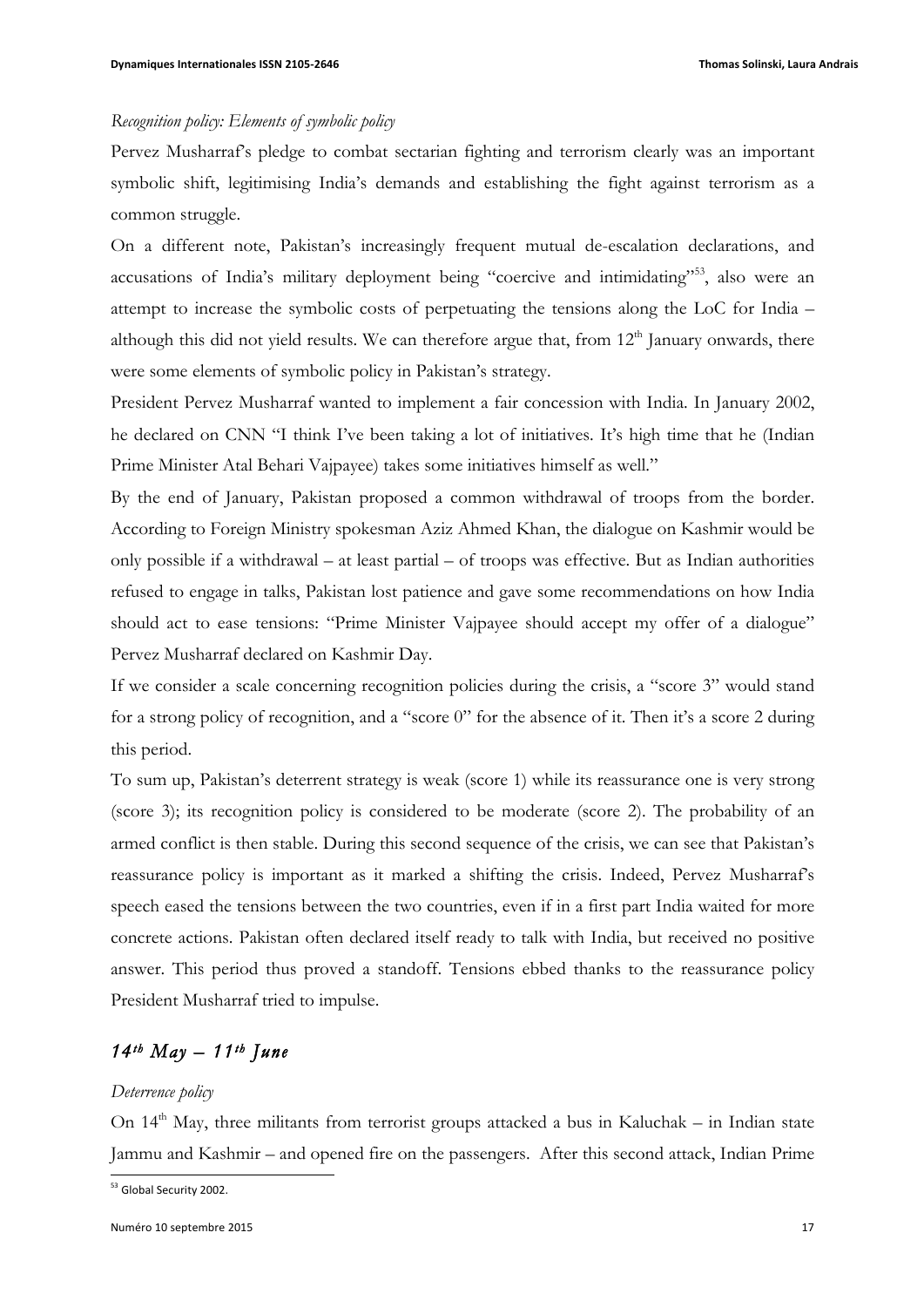Minister A.B. Vajpayee declared "time for a decisive fight". The tensions re-escalated very quickly, especially because the tensions did not ebbed before the attack as the military deployment had not been reduced. Pervez Musharraf still made some threatening declarations, as he did in his television speech on  $27<sup>th</sup>$  May. On the occasion, he was wearing his military uniform. He proved Pakistan could also be on the offensive, not only on the defensive towards India: "we are very capable of an offensive defense." Top military spokesman Major General Rashid Qureshi declared once again that a strong military response would be sent if there is "Any incursions into Pakistani territory or Azad Kashmir". Yet, President Musharraf's declaration was not seen as a turning point on the Indian side, Indian Home Minister even declared it was not a "radical change".

Pakistan also moved some of its troops from the Afghan border<sup>54</sup> to reinforce the security on the east border with India. Furthermore, missile tests were conducted by Pakistani authorities just after President Musharraf's speech in which he declared several times Pakistan did not want war and would not be the initiator of a conflict. This strategy was probably interpreted as a way to show their determination to defend themselves, but also a concrete manner to prove Pakistan was "ready for war"<sup>55</sup>. Therefore, he publicly announced the success of the nuclear capable missile tests: "I want to convey to the entire nation and to you that today (…) we tested our indigenous Ghauri missile with a range of 1500km. It reached its target with great accuracy and great success." Pervez Musharraf's declarations and this missile tests were seen as contradictory by Indian government.

If we consider a scale concerning deterrence policy during the crisis, a "score 3" would stand for a strong deterrence policy, and a "score 0" for the absence of any deterrence. Score 2 here, once again this is not a strong deterrence policy, even if we have to take into account Pervez Musharraf's behaviour – especially his declarations and the missile tests – and the tit-for-tat military response as some deterrent elements.

#### *Reassurance policy*

After the 14<sup>th</sup> May attack in Kaluchak, Pervez Musharraf said his country did not wish war<sup>56</sup>, even if Pakistan would defend its soil in case of an attack. By saying "we do not want war", President Musharraf uses a reassurance policy. Moreover, Pakistan also tried to reassure by asking international community to act in the region, to pacify India in order to ease tensions. Pervez Musharraf asked for "neutral observers" too, because he considered India could not be a proper judge because of its involvement in the crisis.

<sup>&</sup>lt;sup>54</sup> "Pakistan troops alert", Scottish Daily Record, May 31, 2002.

<sup>&</sup>lt;sup>55</sup> « Pakistan test-fires missile, Musharraf says ready for war », AFP, May 25, 2002.

<sup>&</sup>lt;sup>56</sup> "We do not want war - Musharraf", *Press Trust of India*, May 24, 2002.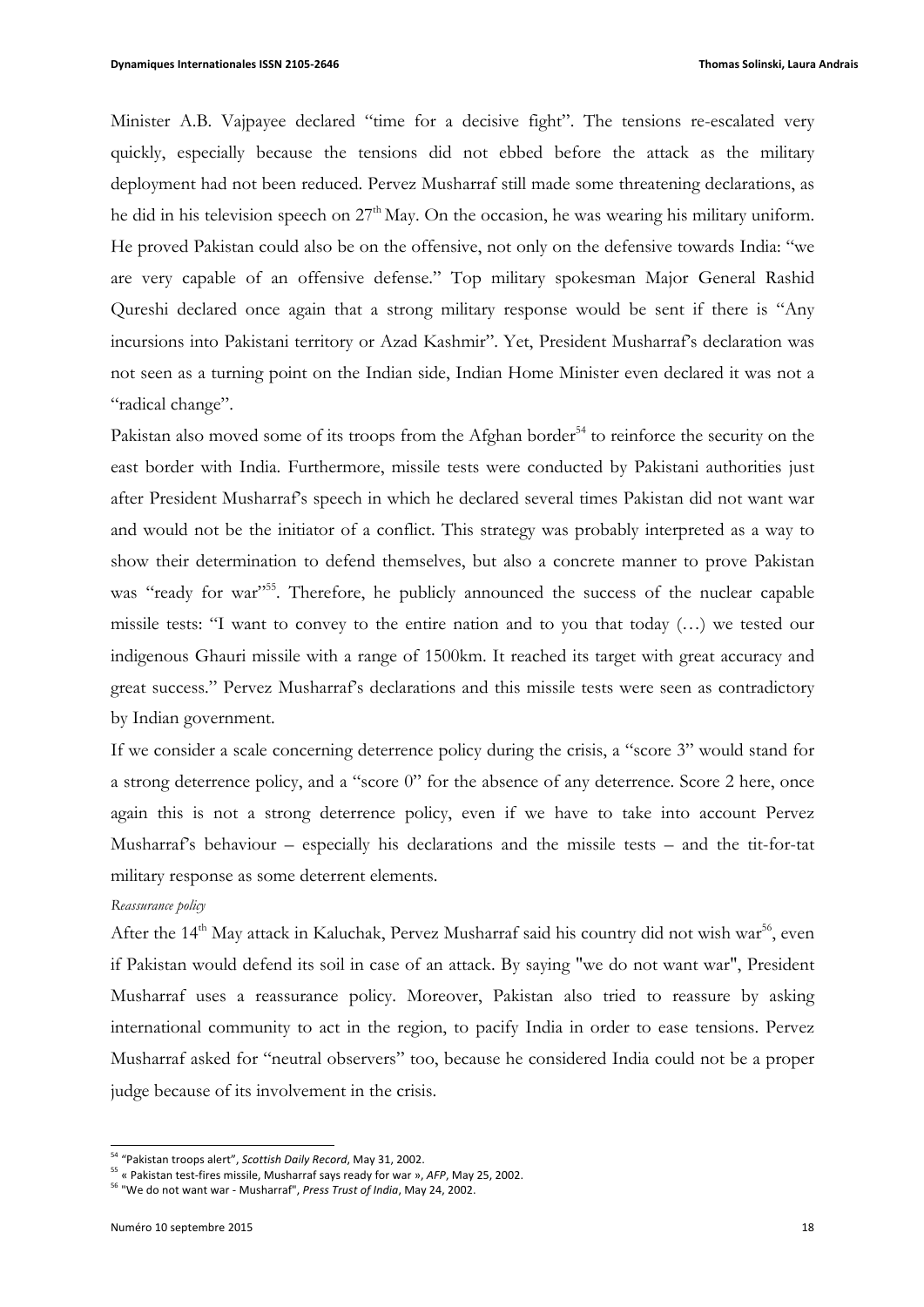A defense source noted that shelling has ebbed a lot at the borders after  $27<sup>th</sup>$  May, saying that it could be linked to President Musharraf's address to the nation. It could be both the effects of a deterrence and a reassurance strategy.

If we consider a scale concerning reassurance policy during the crisis, a "score 3" would stand for a strong reassurance policy, and a "score 0" for the absence of any reassurance. Pakistan has score 2 because the elements of reassurance are only declarative in nature.

#### *Recognition policy*

The rhetoric used by Pakistan was still the same. Pakistan still denounced India's complex of superiority which was a threat to Pakistan's sovereignty. Nothing changed during this period for the recognition strategy, as there was no new elements, the rhetoric used by Pakistani authorities remained the same. Thus we put the same score.

If we consider a scale concerning recognition policies during the crisis, a "score 3" would stand for a strong policy of recognition, and a "score 0" for the absence of it. Score 2 during this period.

To sum up, Pakistan's deterrence, reassurance and recognition policies all get score 2 (moderate deterrence, good reassurance and moderate recognition). From January to May, tensions remained, but the reassurance policy Pervez Musharraf presented was helpful. But the Kaluchak attack revived the tensions. Once again, the tit-for-tat deterrence strategy explained the resurgence of tensions between India and Pakistan.

## *11th June – 17th October*

#### *Deterrence policy*

On  $11<sup>th</sup>$  June, Indian authorities declared the withdrawal of warships<sup>57</sup> based near Pakistan. However, elements of deterrence strategy still existed after this day, because as Pervez Musharraf said, danger was not over yet. During this last period, the elements of deterrence policy were the same as in the previous sequences, that is to say President Musharraf making declarations in which he announced Pakistan would be ready in case of an attack from India. These deterrent elements were similar to the previous ones: "We are totally prepared for them and we will teach them a lesson if they come across the Line of Control (…) They dare not violate our international border, they dare not violate the Line of Control. We will teach them a lesson on the ground, in the air."58 Pervez Musharraf declared in a TV interview.

<sup>&</sup>lt;sup>57</sup> « India pulls warships back from Pakistan », The Times, June 12, 2002.

<sup>&</sup>lt;sup>58</sup> "Pakistan will 'teach India a lesson' if it invades : Musharraf [Corrected 06/22/02] », AFP, June 22, 2002.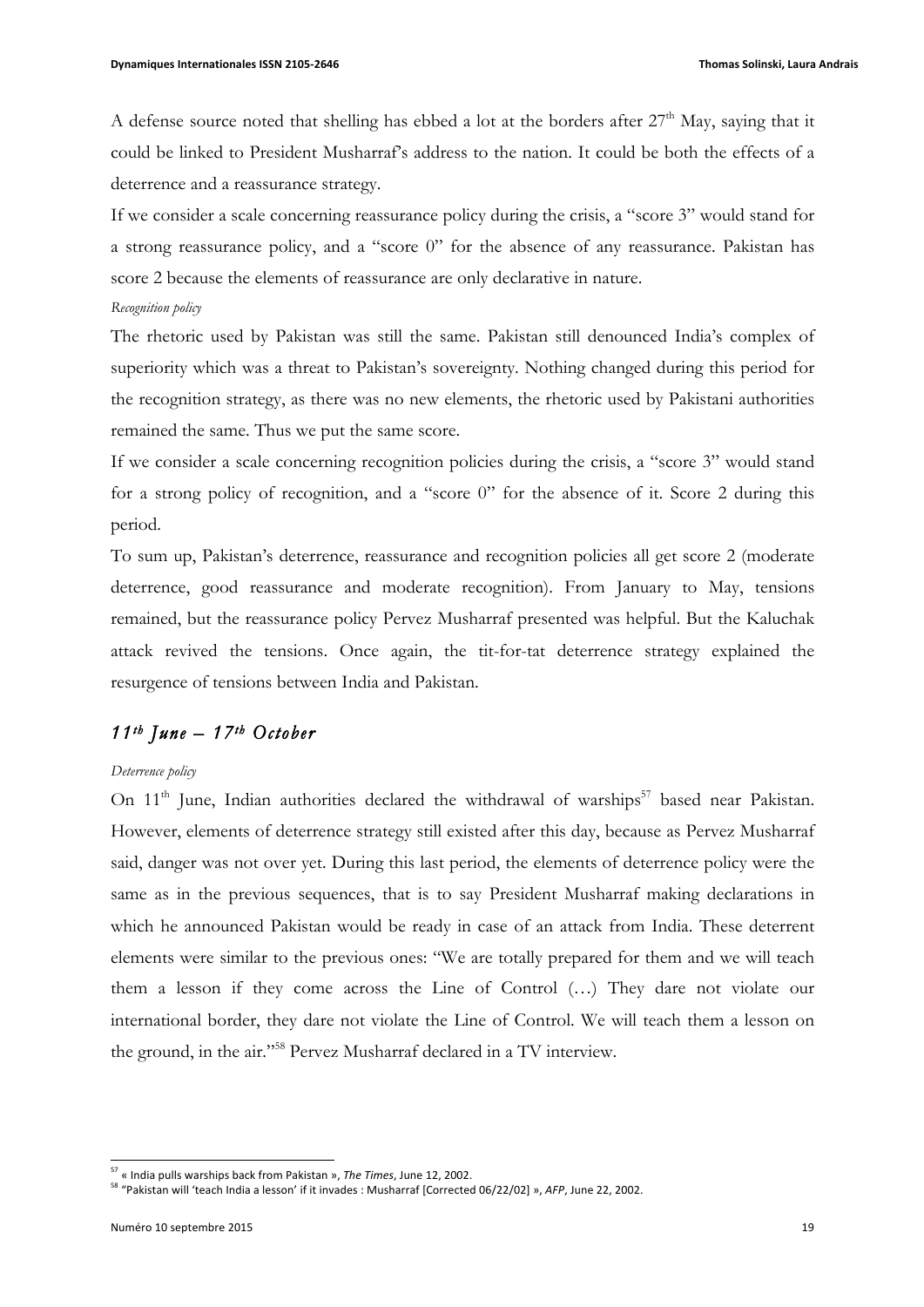If we consider a scale concerning deterrence policy during the crisis, a "score 3" would stand for a strong deterrence policy, and a "score 0" for the absence of any deterrence. Score 1 for this last period, there are only weak elements of deterrence.

#### *Reassurance policy*

As for the deterrence policy, elements of reassurance policy were similar to those previously announced: President Musharraf's intention to ease tensions with its neighbour because he wanted to avoid war.

If we consider a scale concerning reassurance policy during the crisis, a "score 3" would stand for a strong reassurance policy, and a "score 0" for the absence of any reassurance. Then Pakistan has the same score as during the previous period: score 2 for a good reassurance policy.

#### *Recognition policy*

On 14<sup>th</sup> August, President General Pervez Musharraf sent his greetings to Indian PM Vajpayee for the celebrations of Independence Day. The common history is thus respected between the two countries, and it is clearly an element of recognition.

However, President Musharraf continued criticizing India's behaviour<sup>59</sup> that did not help easing the tensions.

If we consider a scale concerning recognition policies during the crisis, a "score 3" would stand for a strong policy of recognition, and a "score 0" for the absence of it. As for the previous period, it's also score 2 for Pakistan's recognition policy.

To sum up, Pakistan's deterrence strategy gets score 1 (weak), while its reassurance and recognition policies both get score 2 as during the previous months. Deterrence and reassurance strategies were both weak as the situation did not evolved despite Pervez Musharraf's attempts to ease tensions. The next step had to be taken by India. And such was the case when India accepted to withdraw some of its troops from the border on 17<sup>th</sup> October. Then a ceasefire was signed only a year after, on  $25<sup>th</sup>$  November  $2003<sup>60</sup>$ .

## **The Crisis in Perspective: the "War on Terror" and the nuclear factor**

## *Fanning the Flames: The "War on Terror"*

"You are either one hundred percent with us or one hundred percent against us – there is no grey area", was US Deputy Secretary of State Richard Armitage's statement to Pakistan's Inter-Services Intelligence chief Mahmood Ahmed on  $12<sup>th</sup>$  September 2001. The  $9/11$  attack and the ensuing "War on Terror" declared by President G.W. Bush was about to – quite dramatically – alter the

 $^{59}$  "The reality is that it is Indian intransigence, the Indian rigidity, the Indian desire towards hegemonian in this area [Kashmir] that is leading to instability" in "Musharraf continued blaming India for rejecting talks on Kashmir", Channel NewsAsia, September 5, 2002. <sup>60</sup> « UPDATE 1-India and Pakistan start ceasefire in Kashmir », *Reuters News*, November 25, 2003.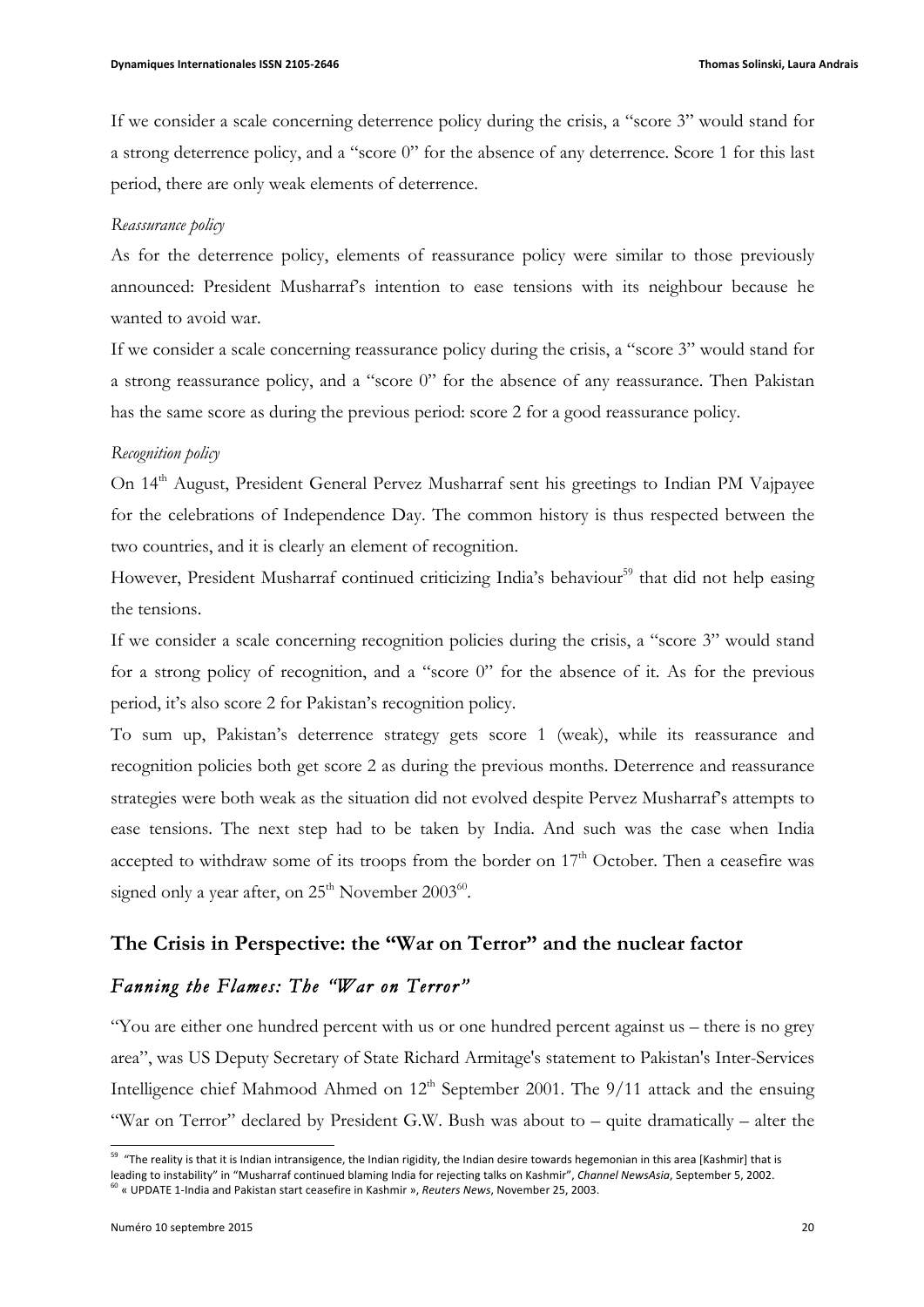rules of the game of international politics.

Ethnically and culturally very heterogeneous, Pakistan's fragile unity largely relies on Islam as a cohesive force. For that reason, Islamabad had always been keen on supporting Islamic militancy, overtly and covertly, on their soil and abroad – notably in neighbouring Afghanistan, which has strong ties with the Pakistani Pushtuns. The Taliban were viewed favourably by the government and public opinion. However, after  $9/11$ , Pakistan was forced to make a choice – at least officially.

They formally sided with the US and its allies. It is not that they had changed their minds regarding the Taliban or other radical Islamist groups such as Al-Qaeda; but defying the US in this context would have been seen as evidence of their involvement with terrorism. Furthermore, as always, Pakistan's central focus was the rivalry with India. They feared that the US would side with their arch-enemy if they refused to back the War on Terror, and hoped that their alignment with Washington would strengthen them *vis-à-vis* New Delhi (Katz 2011; Mukherjee 2012).

On the other hand, Pakistan did not want to alienate themselves from their Islamist friends, for the reasons mentioned above and also because the latter potentially represented allies against India, notably in the struggle over Kashmir. Therefore, Pakistan's policy in the War on Terror has been ambivalent, overtly supporting the US against the Taliban and al-Qaeda, but at the same time sheltering and covertly supporting the latter against the former.

Under BJP rule, Islam was perceived as a threat to India's political and social integrity, including within the country, where – organised – killings of Muslims were on the rise. After the  $13<sup>th</sup>$ December attack, India resumed their efforts to have Pakistan considered a rogue – or even a failed – State by the international community, and they broadened their 'politics of brinkmanship'61 (Desai 2002).

New Delhi's aggressive stance towards Pakistan reached new heights after 9/11, as India's decision to "piggyback its own war on terrorism on America's" (*Ibid*: 3456) stemmed mostly from Pakistan's Islamic militancy. They adopted a policy of creating presumptions about Pakistan's support to Islamist terrorism, for example in the aftermath of  $13<sup>th</sup>$  December, instead of leading real investigations. Indeed, India never presented credible evidence that Pakistan was behind the 13<sup>th</sup> December attack.

In sum, India and Pakistan's involvement in the War on Terror was underpinned by mutual concern over the balance of forces between the two countries, with a view to undermine the other's legitimacy in the eyes of foreign powers. This situation heightened the tensions, as India started pushing their 'politics of brinkmanship' and Pakistan engaged in double-dealing with the

<sup>&</sup>lt;sup>61</sup> Coined during the Cold War, the 'politics of brinkmanship' refer to the aggressive policy of pushing dangerous events, seemingly leading to the verge of war, in order to yield the most advantageous results.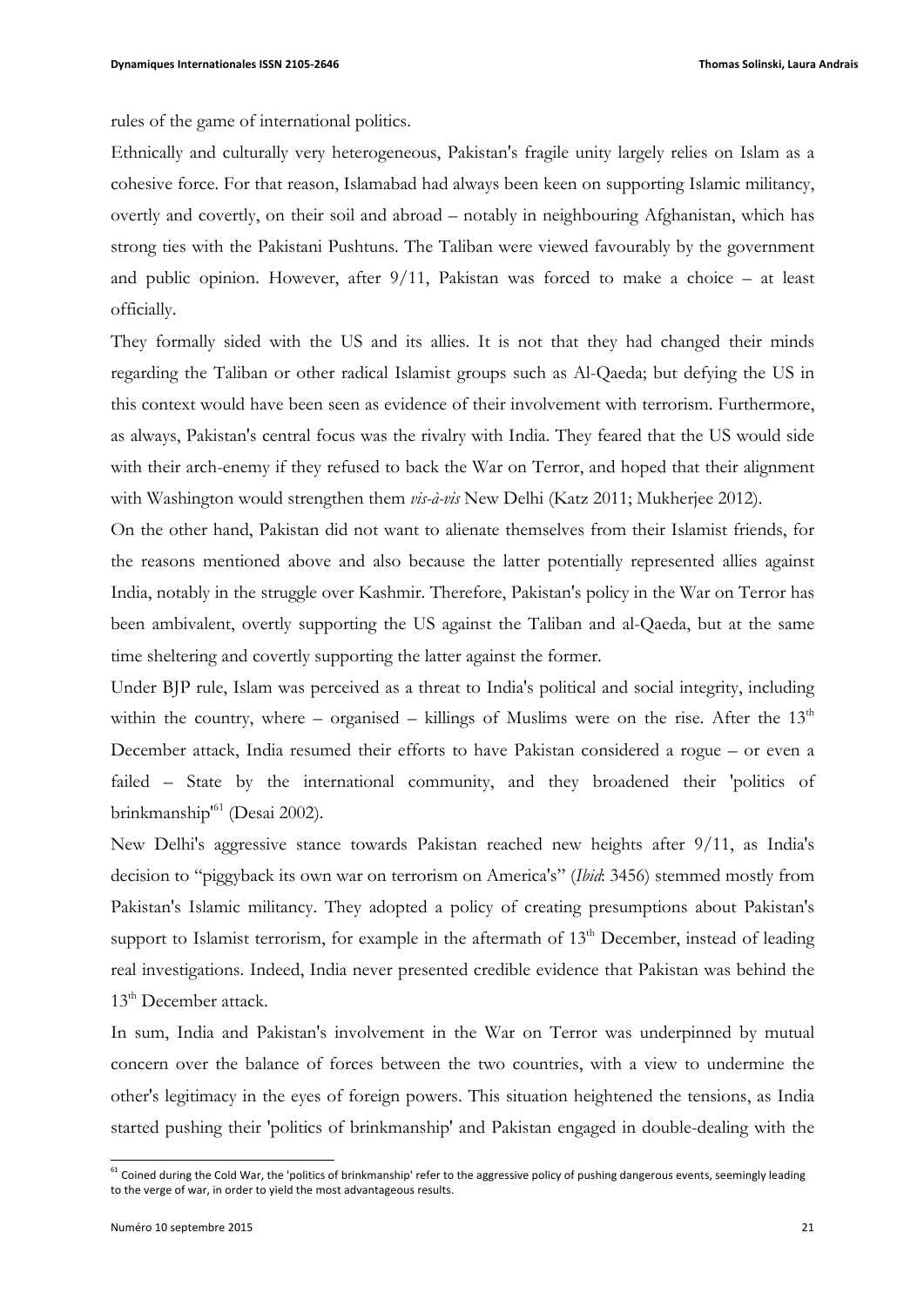US on the one hand, and the Taliban and Al-Qaeda on the other.

Another key factor in the development of the crisis was the nuclear factor – as both countries possess nuclear capability.

### *Mutual nuclear deterrence as a key factor*

The consequences of nuclear proliferation have been a matter for debate for decades, and the relations between India and Pakistan are of great interest for international relations analysts concerned with the nuclear factor (Hummel 2008). Pessimists emphasize the risks of conflicts: the nuclear symmetry would allow any nuclear State to launch an attack against another, wreaking havoc on an unprecedented scale. On the contrary, optimists think proliferation can reduce conflicts as symmetry deters a State from launching a nuclear war, since the other state could retaliate with nuclear power (Suzuki 2015).

The 2001-2002 India-Pakistan standoff is the first crisis of the  $21<sup>st</sup>$  century involving two nuclearcapable states. This factor was a central concern of the international community. As tensions were escalating along the LoC, foreign officials made efforts to ease the tensions from both sides. In this regard, it is interesting to compare Indian and Pakistani nuclear doctrines.

Published in August 1999, the National Security Advisory Board on Indian Nuclear Doctrine presents India's nuclear policy, which is based on the concept of Credible Minimum Deterrence. It is based on No First Use (NFU), with a second-strike capability. On the other hand, Pakistan did not publicly develop a nuclear doctrine after its first nuclear tests in 1998, thus creating ambiguity around it – itself a part of the deterrence strategy. However, then-Foreign Minister Abdul Sattar declared on 25<sup>th</sup> November 1999: "Minimum nuclear deterrence will remain the guiding principle of our nuclear strategy". As for the NFU doctrine, the country did not adopt this policy. Therefore, Pakistan could theoretically launch a nuclear attack first. Its foreign policy being largely India-centric, Islamabad's nuclear doctrine was developed mainly to deter any aggression – nuclear or conventional – from New Delhi (Chakma 2006), as they feel insecure visà-vis their much bigger rival.

During the crisis, India deployed its Prithvi missiles in East Punjab, and Pakistan responded in kind with its nuclear-capable ballistic missiles. In April 2002, President Musharraf declared in an interview to *Der Spiegel*: "as a last resort the use of atom bomb is also possible"; then tests were conducted with the Ghauri missile, which was a "great success" according to President Musharraf. These tests and declarations show the presence of the nuclear factor during the standoff.

As both India and Pakistan deployed their nuclear-capable missiles, it proves that tensions were escalating between the two neighbours. However, the nuclear factor also played an important role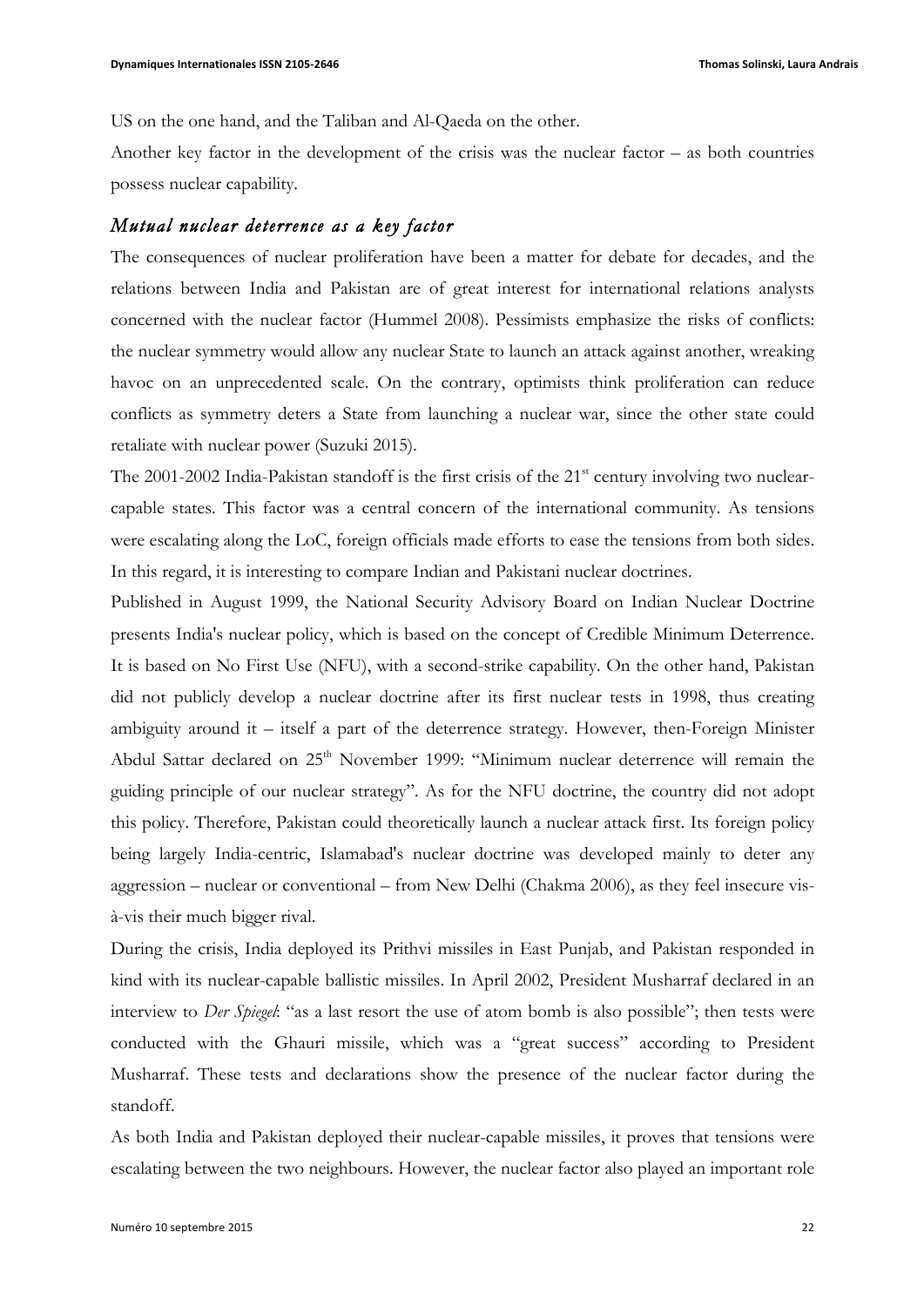in the resolution of the crisis. Both countries' nuclear doctrines are based on the concept of Credible Minimum Deterrence; however, Pakistan's policy is more aggressive as they did not adopt NFU. This factor was a key element, as both countries possessed a comparable amount of nuclear warheads. President Musharraf's policy – notably influenced by the US –, based on reassurance and firmness, together with Pakistan's nuclear capability, prevented New Delhi from launching an offensive. The symbolic costs were also high for India to launch any conventional attack against Islamabad. As far as Pakistani leaders, they had an interest in reassuring India: although Pakistan had the nuclear weapon, India had the advantage in conventional military capabilities. Thus, the symbolic costs of launching an attack first were not as high for Islamabad, but the risk would be important in terms of military losses.

Since the beginning of 2000s, Pakistan and India have expanded their nuclear capabilities, doubling their stockpiles between 2007 and 2015<sup>62</sup>. According to SIPRI, Pakistan had in 2014 between 100 and 120 warheads while India had between 90 and 110. We can see that the 2001- 2002 crisis reinforced Pakistan's idea that mutual deterrence is effective in its rivalry with India.

Crises between India and Pakistan shed light on the 'proliferation debate'. The conflict was already avoided between New Delhi and Islamabad during the 1990 crisis thanks to the uncertainty and ambiguity over each other's nuclear capabilities (Ganguly & Hagerty 2005). The 1999 Kargil War did escalate to armed conflict, but mutual deterrence largely limited its scale, unlike pre-nuclear wars such as 1971 (Hummel 2008). Regarding the 2001-2002 crisis, the optimists' analysis seems relevant as well: India's aggressive stance did not yield as much as they hoped. Indeed, President Musharraf made accommodating statements, but was not impressed by India's show of force, and the crisis was mostly confined to the declarative realm. We can then argue that mutual deterrence greatly diminished the threat of all-out war in South Asia, as one side can hardly ignore the other's nuclear retaliation capability – and, by the same token, one's own strength. This analysis can be extended to crises between nuclear-capable States in general, *provided their nuclear capabilities are roughly equal*, where mutual deterrence is likely to produce comparable, containing effects.

### **Conclusion**

The conflict was triggered mainly because of the historical context – the long-standing, deeply entrenched tension between India and Pakistan –, which also made it harder for the crisis to quickly cool off. The 2001-2002 standoff was underpinned by the constant concern of both States with each other's strength, and by strong symbolic implications as each nation consider the

 $^{62}$  « Pakistan has more nukes than India, shows new infographic », *The Times of India*, March 10, 2015.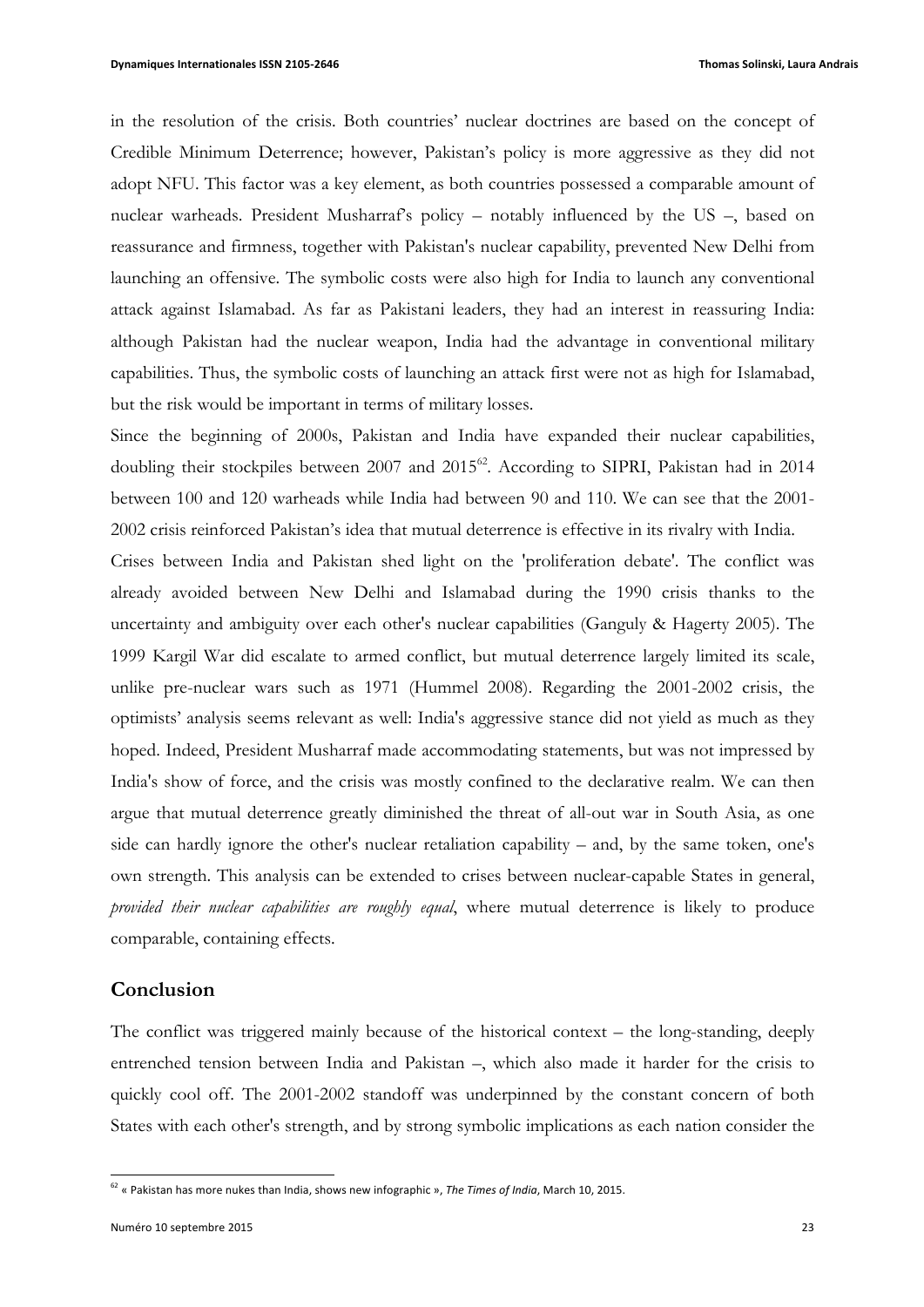other their arch-enemy. Thus, the image each country sought to project – to the international community and to their own public opinion – played a key role in the escalation of the crisis. Considering India as the formal initiator, we argue that they attacked first because decisionmakers felt that after the Parliament attack, if the did not react strongly, the symbolic image of the Indian State would be undermined. The attack could not remain unpunished, even if it was not carried 'officially' by Pakistan.

From our analysis, the easing of Pakistan's deterrence strategy – at least at the rhetorical level –, together with elements of reassurance and positive symbolic declarations, was concomitant with a significant cooling of the tensions;  $12<sup>th</sup>$  January and President Musharraf's speech mark this turning point. These compromises may have proven enough to effectively defuse the crisis, had Pakistan's behaviour been limited to the official positions and actions of the state. However, such was not the case, as both the beginning and the end of the crisis – between peace and war – were triggered by unofficial/covert operations, which Pakistan, despite its claims, did support, even if indirectly. Unofficial behaviour therefore seems to have been a major factor in the bellicose end of the crisis. Lastly, the distinctive historical (and religious) context in which the crisis took place explains much of the rapid escalation, and the slow easing of the tensions.

Finally, the 2001-2002 standoff must be put in perspective. The international context of the "War on Terror" and the nuclear factor both impacted the course of the crisis – albeit very differently.

In the post-9/11 context, both countries' involvement in the "War on Terror" was focused on undermining each other's legitimacy, which heightened the tensions. India pushed further its 'politics of brinkmanship', while Pakistan played an ambiguous game, supporting the War on Terror and sheltering some of its main targets at the same time.

On the other hand, mutual deterrence, allowed by the balance of nuclear forces, proved efficient in limiting the scale of the conflict, as was the case in the 1990 crisis and – to a lesser extent – the 1999 Kargil War. India's aggressive stance did not yield much as Pakistan, conscious of their own nuclear strength, were not impressed. We then argue that mutual nuclear deterrence played, and should keep playing a key role in containing India-Pakistan conflicts, as well as conflicts between States with roughly equal nuclear capabilities.